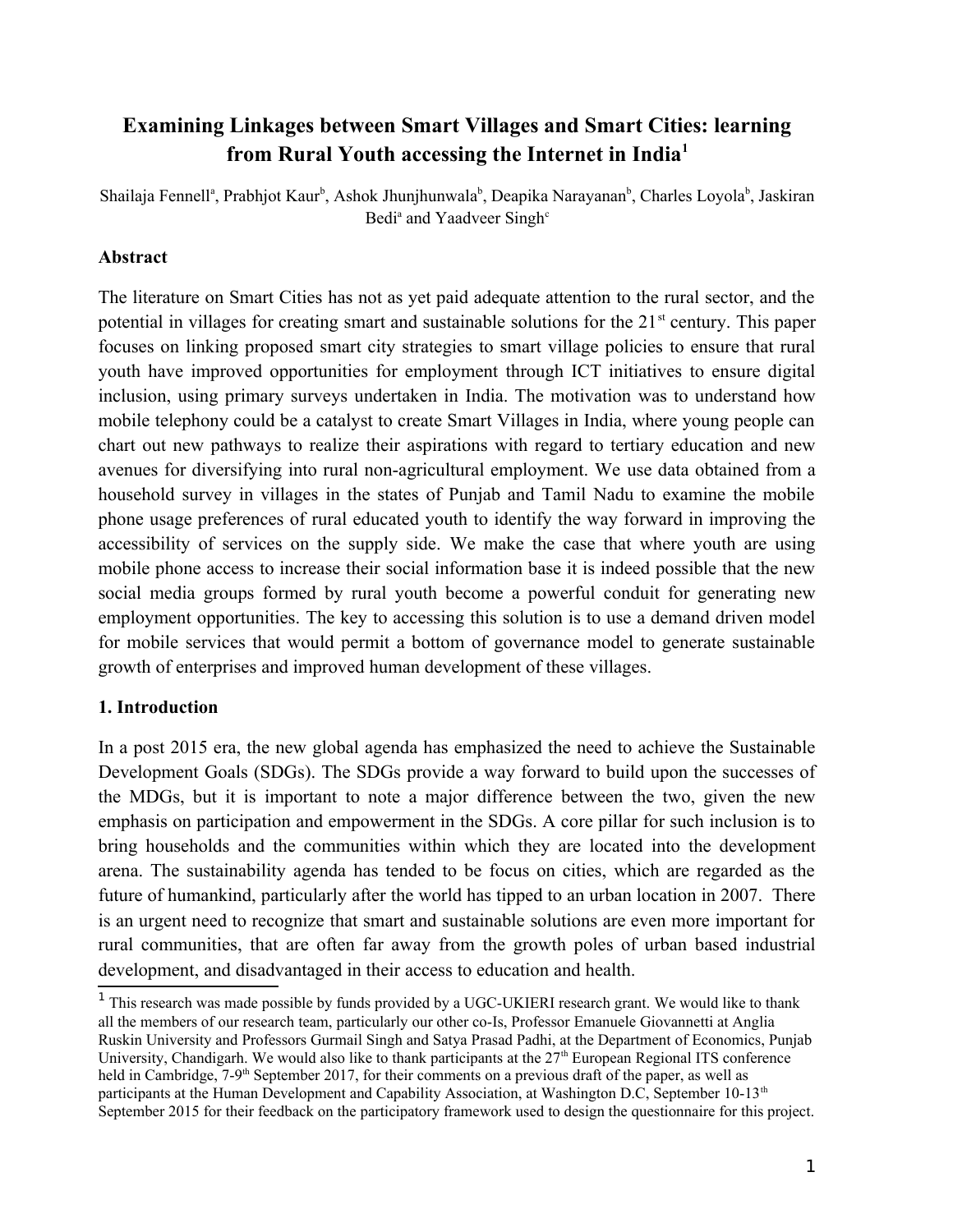The context within which this sustainability agenda has developed is one where access to ICT has already come to be regarded as an important measure of development. While measures of access show that rural areas are becoming connected there remains the matter of quality of connection, and here the digital divide remains a major characteristic that differentiates urban from rural areas (Akamai, 2016). There is also evidence that the cost of ICT militates against furthering access to more economically disadvantaged groups in poor countries, and as well as on account of socio-cultural factors, due to the lack of relevant content in local languages (ITU, 2015). The United Nations Committee (Economic and Financial) has indicated its concern about the obstacles faced by poor countries, and the negative consequences for communities in rural areas as they are fall further behind in race to access ICT.

The discussion on sustainability also occurs in a global context where the importance of skills in getting poor youth out of poverty to ensure improved human development has become a major focus of international research and policy making. Recent survey results published by UN agencies and international donors show that poor rural households regard education as the way forward to ensure better lives for their youth, but these very youth face increasing obstacles in accessing employment. These difficulties have arisen because the opportunities in agriculture are shrinking and the alternative strategy of seeking jobs through migration within the country or beyond national boundaries is proving to be more challenging (FAO, 2016).

These realities underline the need for new policies that can provide new growth opportunities through innovative solutions that can increase investment and jobs. There has been a global push for 'smarter' solutions provided by digital technologies, and that focus on improved transport, healthcare and energy provision in cities (European Commission, 2017). In the case of developing countries, it is crucial that these solutions simultaneously focus on smart village policies where rural communities can access ICT, education, health and energy services to empower youth and young adults with the skills necessary to improve agricultural production opportunities and provide pathways to diversify into other forms of rural employment.

This paper focuses on linking proposed smart city strategies to smart village policies to ensure that rural youth have improved opportunities for employment through ICT initiatives to ensure digital inclusion, using primary surveys undertaken in India. This paper builds on the discussion on the spatial challenges that contribute to a digital divide in developing countries (Sujarwoto and Tampubolon, 2016) to explore the possibility of using demand-led bottom up solutions as a way to reduce spatial forms of exclusion.

#### **2. Smart Cities, Smart Villages and the role of Internet Technologies in India**

The concept of Smart Cities where the lives of citizens are improved by facilitating greater participation through the use of new technologies that permit greater responsiveness of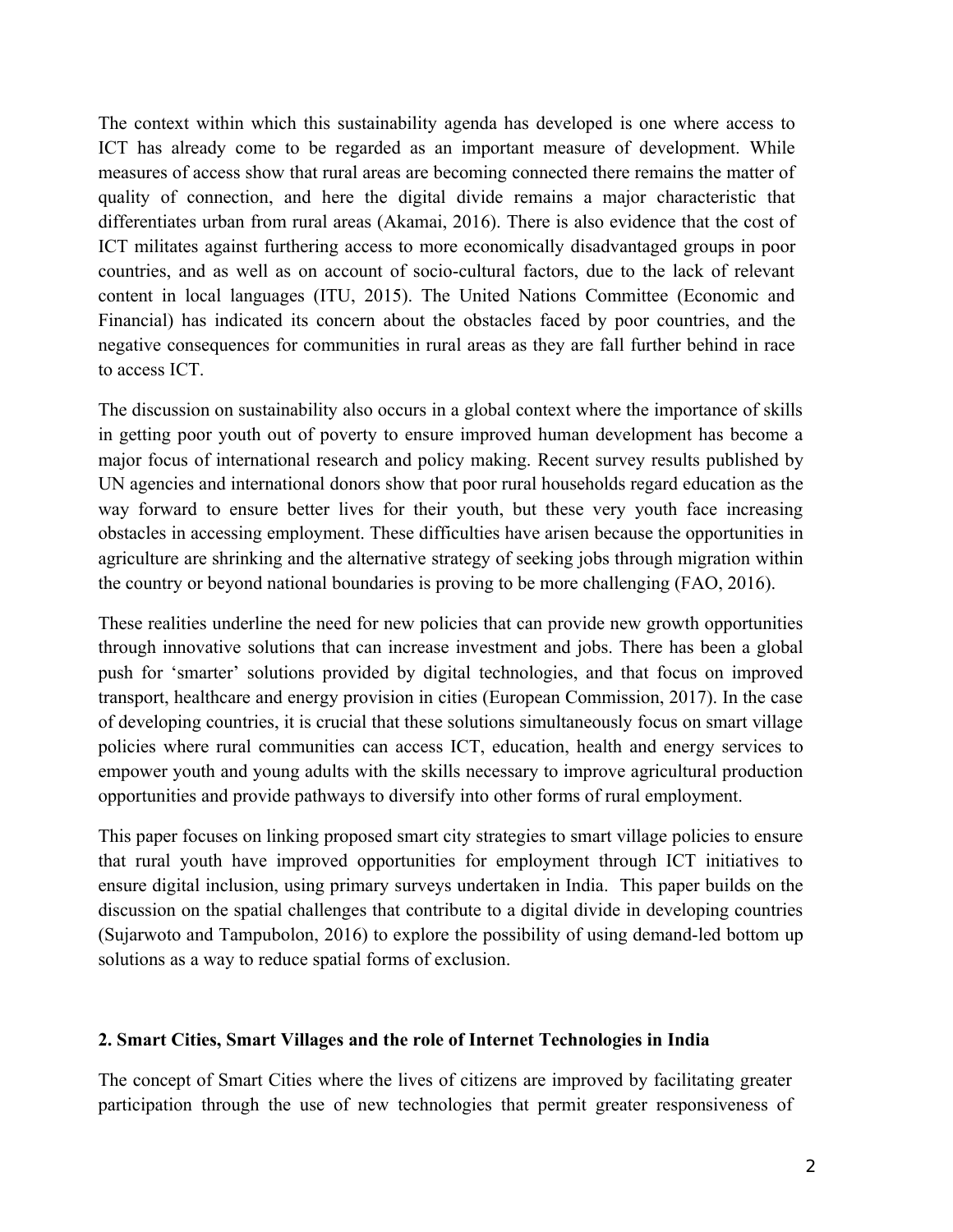service providers has emerged as a solution in many high-income countries. The opportunity provided by better connectivity to bring together hard infrastructure and social networks has a strong potential for inclusive development (Department for Business Innovation and Skills, 2013).

The notion of Smart Villages is built around the notion of advancing economic and social development and regarding the provision of sustainable energy, healthcare, education, water and sanitation infrastructures as the key catalysts for ensuring improved livelihoods, increased incomes, human security, gender equality and democratic engagement (Holmes, 2017). The contribution of new technologies, such as digital and photovoltaic, takes place through the installation of new infrastructures, while in the Smart Cities formulation the focus is directly on the new technologies. One reason for the differential emphasis in the Smart Cities and Smart Villages formulations is the much greater deficit in infrastructure provision in rural contexts.

In the specific case of Smart Cities as India, the need for cities and an increased urbanization rate in the  $21<sup>st</sup>$  century, is to move away from a predominantly rural based economy. It is important to note that 69% of India's population, lived in rural areas, while 31% million people reside in urban areas (Census 2011). However, a growing urban population poses challenges for a country that was the least urbanized among the top 10 countries in the world (Chandrasekhar and Gupta, 2014). Census data shows that India's youth are largely located in rural areas, with 70 per cent residing in villages while the remaining 30 per cent reside in urban areas (Motkuri, 2013). This spatial divide exists against a backdrop of a falling share of agriculture in the national GDP over the previous decade, falling from 66 per cent in 1993-94 to 56 per cent in 2003-04. Furthermore, the employment generating capacity of non-agricultural activities was higher than that for agricultural activities for all workers over the course of that decade (Dev and Venkatanaryana, 2011). There is concern that there has been a shift away from agriculture to non-agriculture, particularly in relation to rural youth employment (Van der Geest,  $2010$  $2010$ )<sup>2</sup>. The share of the non-agricultural sector in the rural employment has risen from 27 percent in 2005 to 42 percent in 2015, adding to the woes of the agricultural sector, as it has a poorer performance with regard to employment than any other sector in the economy (Basole, 2017).

These employment prospects occur at a time when India's education levels for youth (5-29 years) have been rising, with the latest figures showing that urban youth literacy rates of 86 per cent and 71 per cent youth literacy in rural areas (NSSO, 2014), and the Census data indicating a fall in the gender gap in literacy in both urban and rural India, and the figures for urban India at 89 per cent for men and 79 per cent for women, while the corresponding figures are 78 per cent and 68 per cent for rural India (Census, 2011). The opposing

<span id="page-2-0"></span><sup>&</sup>lt;sup>2</sup> Van der Geest (2010) undertakes a global review of rural youth and employment and highlights the challenge of providing national estimates of this shift, as population data is not disaggregated by age group. The absence of large scale data has spurred scholars to undertake sample studies on the subject over the past few years.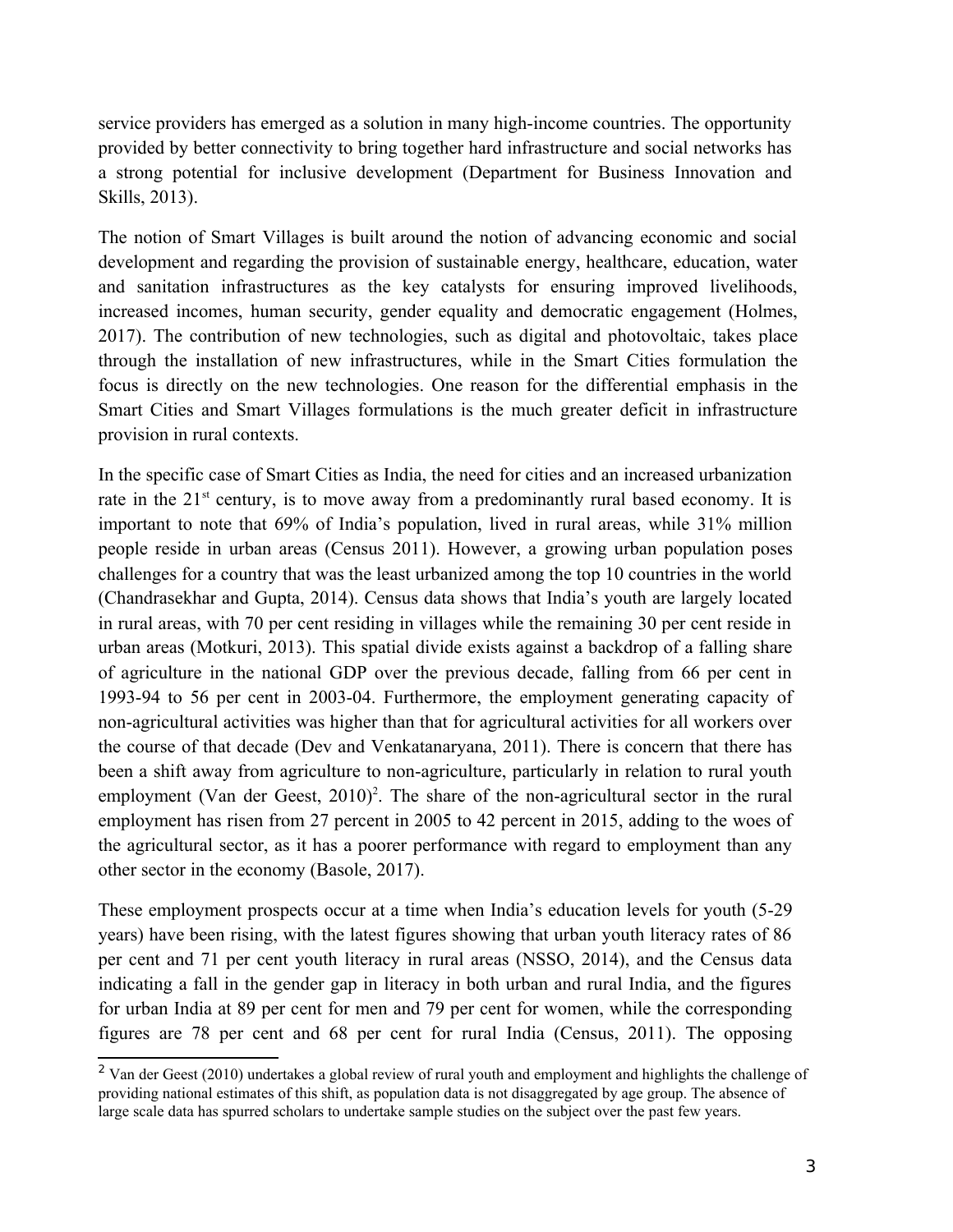tendencies in the trends of increasing educational achievements of rural youth, and the falling contribution of agriculture in creating jobs for rural youth, makes the opportunities that could be provided by mobile phone telephony in rural India a potentially important source of employment for youth<sup>[3](#page-3-0)</sup>.

The projections for the period 2014 to 2050 indicate that the India's population will increase from 1.3 billion to 1.7 billion (UN Population Prospects, 2015) and urban populations are expected to grow by 404 million people in India, while the number of rural residents is expected to decline by 52 million (UN Population Prospects, 2014). The government's 'Make in India' programme estimates that the increase to 843 million urban Indians, corresponds to 25–30 people will migrate every minute to major Indian cities from rural areas in search of better livelihood and better lifestyles [\(http://www.makeinindia.com/article/-/v/internet-of-things\)](http://www.makeinindia.com/article/-/v/internet-of-things) and that the focus should be on the creation of smart cities.

The launch of the '100 Smart Cities Mission' in 2016, was followed by the announcement of the S*hyama Prasad Mukherji Rurban Mission (SPMRM)* aimed at making villages smart and the future growth centres of the nation, and a proposal for 2,500 Smart Villages to be established by 2019. To ensure a standard of development, 14 components have been included in a list of parameters: skill development training linked to economic activities, agroprocessing, storage and warehousing, digital literacy, sanitation, provision of piped water supply, solid and liquid waste management, village streets and drains, streetlights, fully equipped mobile health units, upgrading school infrastructure, village road connectivity, electronic delivery of citizen centric services, public transport and LPG gas connections.

The intention of building Smart Cities and Smart Villages in India lacks any mention of potential for a explicit linkages between the urban and rural spheres. This shortcoming can be addressed by working with the E[4](#page-3-1)SV concept of Smart Villages<sup>4</sup> that recognizes the central value of introducing rural community demands as a crucial component for ensuring the sustainability of technology based interventions in rural development. This addition is particularly relevant at a time when India, as a signatory to Sustainable Development Goals (SDGs) and the Paris Declaration, and this commitment requires not only specific, monitorable indicators but also an enabling policy framework and implementation capacity at the state level.

<span id="page-3-0"></span><sup>&</sup>lt;sup>3</sup> India currently has a relatively young population, with a median age of 28 years. This demographic profile is a consequence of a larger number of young adults entering the labour force than those exiting the labour force, creating a demographic bulge in the middle of the demographic pyramid. The phenomenon occurs when there is a change in population trends, and a reduction in fertility rates results in a smaller number of very young children and an increase in the number of young adults (Bloom, Canning and Sevilla, 2003). The opportunity for an economy with such a profile arises from the ability to have an upward spike in production and income, or a 'demographic dividend'.

<span id="page-3-1"></span><sup>&</sup>lt;sup>4</sup> The Smart Villages Initiative<http://e4sv.org/>focuses on innovative interventions to create demand led solutions for ensuring skills, health, education and empowerment through the creation of productive enterprises that build on upgrading human and technical skills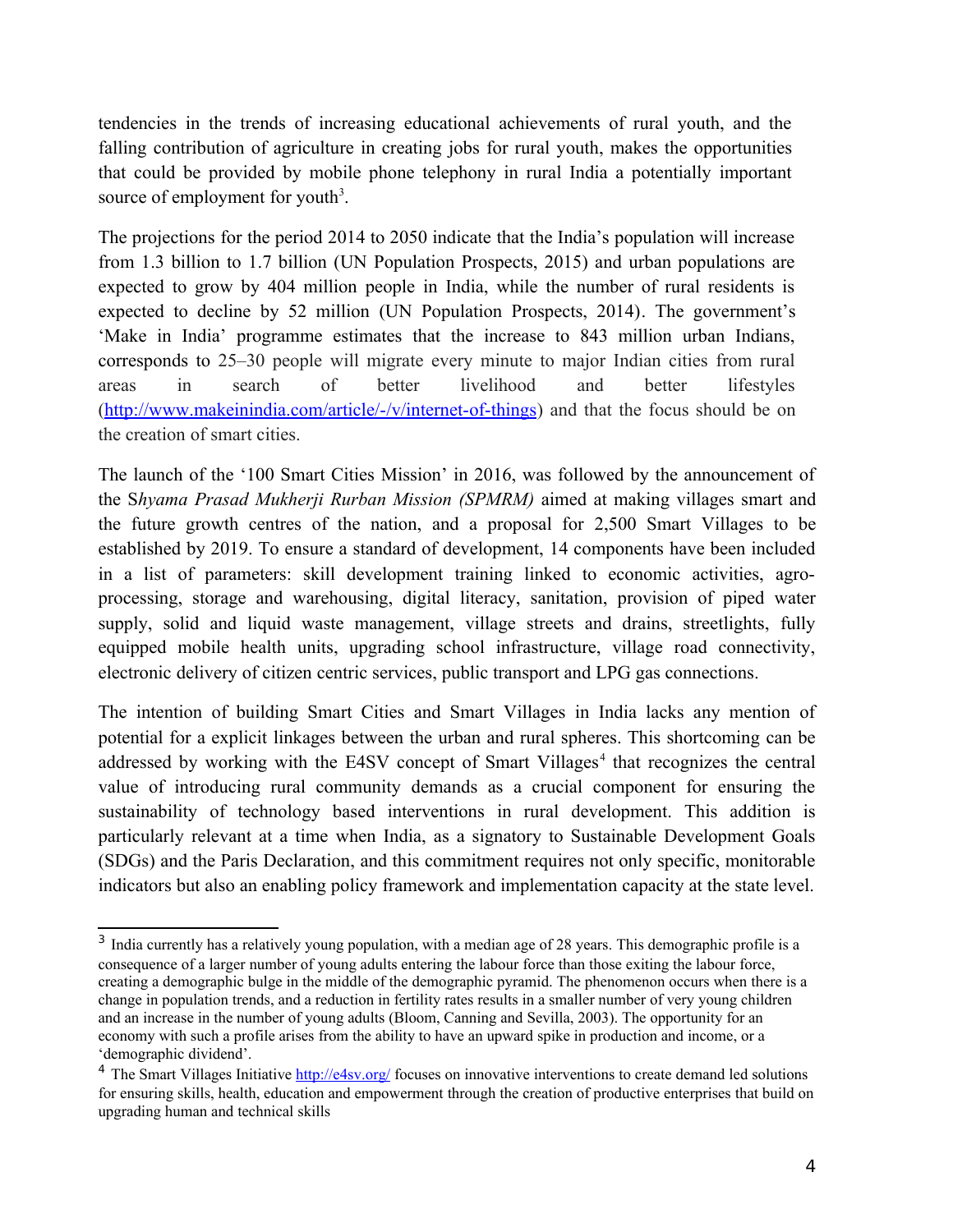The idea of a Smart Village must consequently, not only focus on the means and design for providing access to basic infrastructure such as roads, water, power, education and healthcare facilities, but also focusing critically on the local institutions and networks that can ensure sustainable growth and development of these villages. Communication and information technologies will play a major role in design, delivery and monitoring of the services. Above all, the key to success in creating 'Smart Villages' lies in integrated planning which is well supported by robust monitoring and execution of the activities using appropriate governance models. Devising an appropriate Smart Village requires the use of an institutional lens to understand how development can be catalyzed in villages must focus on both supply and demand features of the provision of infrastructure, such as ICT service provision. Focusing on the organisations providing the ICT infrastructure as well as on the preference of the clients accessing these services takes place allows for a more nuanced matching of supply and demand (Fennell, Clark and van Gevelt, 2013), and in this paper we focus on the matching of the preferences of rural educated youth in accessing information as a way forward to improve the accessibility of services on the supply side.

#### **3. The Contribution of Mobile Telephony for Increasing Internet Access to Rural India**

India provides an important case study that shows how increased access to ICT can have very powerful impacts on improving economic opportunities, and also of the very inimical consequences for rural areas that are increasingly marginalised through exclusion from the Internet. While India has been a prominent player in the export of software exports, the diffusion of ICT remains in single figures (ITU, 2015).

India has embraced the Internet revolution quite recently. The Internet was first introduced in India by the government-owned agency, Videsh Sanchar Nigam Limited (VSNL), in August 1995. Internet services were initially provided as a monopoly service provided by VSNL, and was restricted to the four cities of New Delhi, Mumbai, Chennai and Kolkata. The entrance of private players and widespread adoption by users following the introduction of a new ISP policy in 1998, accelerated the ace of provision, and by the year 2000, the number of Internet users had grown to 10 million. By the end of 2009, there were more than 60 million Internet users in India, predominantly accessed through PCs. Although data services on mobiles were introduced in 2000, the huge growth in the user base did not occur until the introduction of 3G services that provided a huge boost to mobile Internet access. By the end of 2010, almost 40 percent of the 100 million users were accessing the Internet through a tablet or a mobile device. The introduction of 4G services is likely to provide further impetus to mobile-based Internet (Gnanasambandam, Madgavkar, & Kaka, 2012).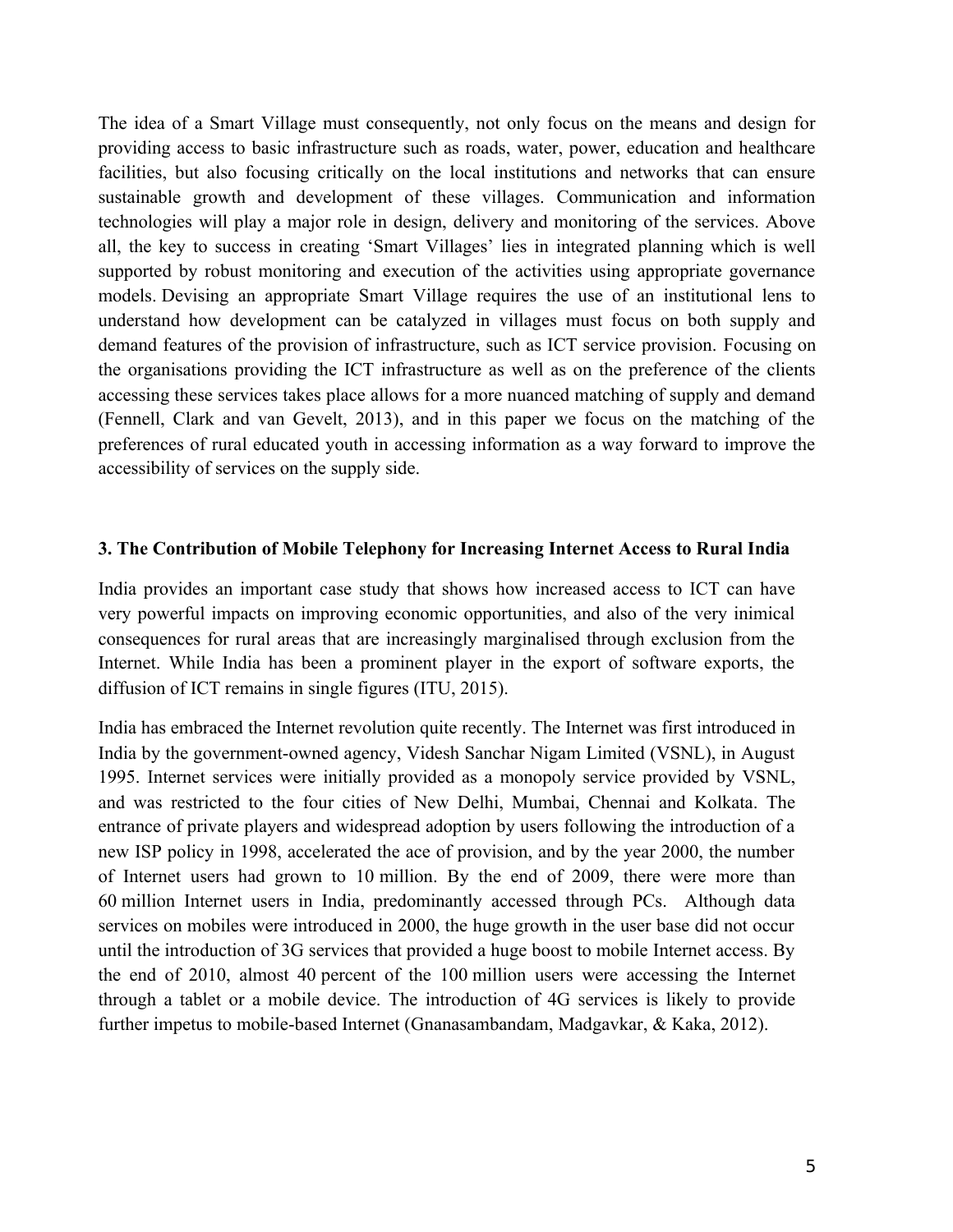There is clear indication that mobile telephony is preferred over wired telephones among Indians.<sup>[5](#page-5-0)</sup> The latest figures show that there are 1033.16 million wireless/mobile phone users as compared to the meager 24.87 million wired phone users. There are 584.25 million mobile phone users in urban India, and it would appear that the mobile phone subscription rate seems to be saturated, as there is a slight fall in growth rate of new customers (-0.37%). (TRAI, 2016), but the sole focus on urban consumers tell only part of the telecommunications story.

On the other hand, rural India is enthusiastically joining the mobile telephony platform with 448.90 million wireless/mobile phone users. Every month, an average of 0.24% increase in new customers is seen in rural India. Quite interestingly the presence of wired telephony subscribers is concentrated (20.73 million out of 24.87 million users) in the urban area, where infrastructure is better to make the necessary setup available. The meagre presence of wired telephony subscribers (4.15 million) with a negative growth rate (-1.95%), is a clear indication that wireless/mobile telephony has bridged an important gap in the digital divide; rural India is willingly and quickly adapting to the mobile telephony technology. Urban teledensity is 147.12, whereas rural teledensity is 51.27 for mobile telephones in 2016, and in relation to subscriber percentage, urban India has 56.55% of overall subscribers and rural India is fast catching up with a strong 43.45% of total mobile subscriptions.

There is a positive trend in the use of broadband the number of broadband subscribers increased from 151.09 Million at the end of April 2016 to 159.76 million at the end of May 2016 with a monthly growth rate of 5.74%. The number of users who access the Internet via mobile phones/dongles is the maximum with 142.06 million out of 159.76 million users as on end May 2016 (TRAI, 2016). The strong base of customers of mobile telephony is a platform that opens up an array of opportunities for youth who have access to ICT based information and services in India.

The ability of digital technologies to advance human and economic development lies in their ability to generate innovative interventions that can create opportunities for improving production possibilities. The key features that can be identified are (i) a significant reduction the time taken to access information, (ii) the ability to improve coordination of activities at home and at work, and (iii) the opportunity to scale up activities and increase entrepreneurship (World Bank, 2016).

Our focus is on the possibility that ICT services can be a powerful lever of change for the youth population by generating employment opportunities that can help youth achieve their

<span id="page-5-0"></span><sup>&</sup>lt;sup>5</sup> The uptake of mobile phones in rural areas has a great deal to do with the lack of availability of landlines in many interior parts of the country, often at considerable distances of over 20 kilometres from a paved road. This could be a case of leapfrogging, while in urban areas the adoption of a mobile phone could be complementary to the use of a landline in the initial stages (Sauter and Watson, 2008). An early study by Narayana (20010) indicates that there is definite evidence of substitutability of landline and mobile phones in the city of Bangalore in the early 2000s.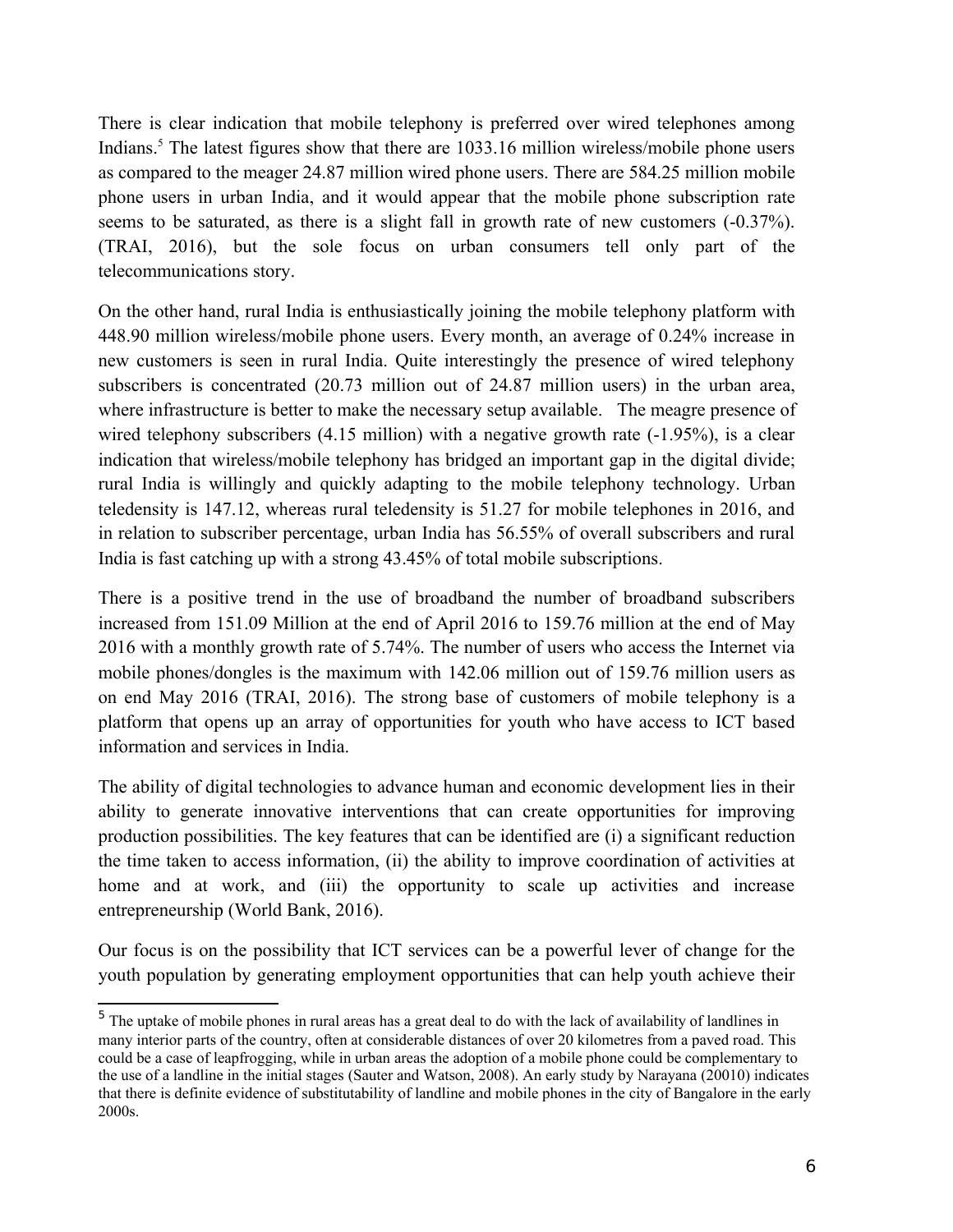unmet aspirations in the labour market. This is particularly important in the case of rural households to access education, where the parental generation has not completed secondary schooling it is difficult for them to successfully identify educational strategies that will ensure social mobility (Fennell, Malik, Agbley and Akbazaa, 2013). The achievement of educational and employment aspirations is key to the translation of the education outcomes into improving human lives and can be enhanced by appropriate information that is provided by ICT channels. Such a demand led formulation of skills for rural youth provides an approach that is distinctive and almost diametrically opposed to the dominant approach to smart cities based on smart grids and devices and focuses almost exclusively on supply side features. The Smart Villages notion proposes as a bottom up mechanism based on an data generated understanding of rural aspirations to generate economic growth, create wealth and sizeable demand for rural and agricultural products, thereby enabling the shift from subsistence to a more diversified and sustainable agriculture.

The reason for our proposing a focus on rural areas, and on the aspirations of rural youth is that the promise of higher agricultural productivity that is necessary to bring about a diversification of non-agricultural, income generating activities (e.g. food processing, construction, businesses and services) requires an in-depth understanding of rural communities. For a sustainable transition of the entire economy there needs to be a linkage of networks, both human and technical, between rural and urban areas to sustain growth and to promote the convergence of living standards for all citizens. Our argument is that youth populations in countries such as India, with a large demographic bulge in the young adult population, provide a valuable opportunity to leverage new technologies to create a more inclusive development model.

There is also a need to understand how the provision of mobile phones and ICT in rural areas can be a catalyst for rural populations, particularly among the youth, to improve their lives and livelihoods. The current educational provision in India has been unable to provide equal access for those who are spatially or socially marginalized, which means that poor rural youth have far fewer opportunities to access information on educational and employment opportunities (Fennell, 2013). The ability of mobile phone and ICT to overcome the barriers in accessing information will provide young people new pathways through which to realize their aspirations with regard to tertiary education and new avenues for diversifying into rural non-agricultural employment.

### **4. Youth Aspirations and the Opportunity of ICT**

The adoption of Green Revolution technologies, characterised by High Yielding Varieties (HYVs) of wheat and rice in the 1960s, was regarded as a transformative strategy for rural India that would be achieved by increasing productivity through the cultivation of HYVs that results in a substantial increase in rural incomes. The state of Punjab has been a significant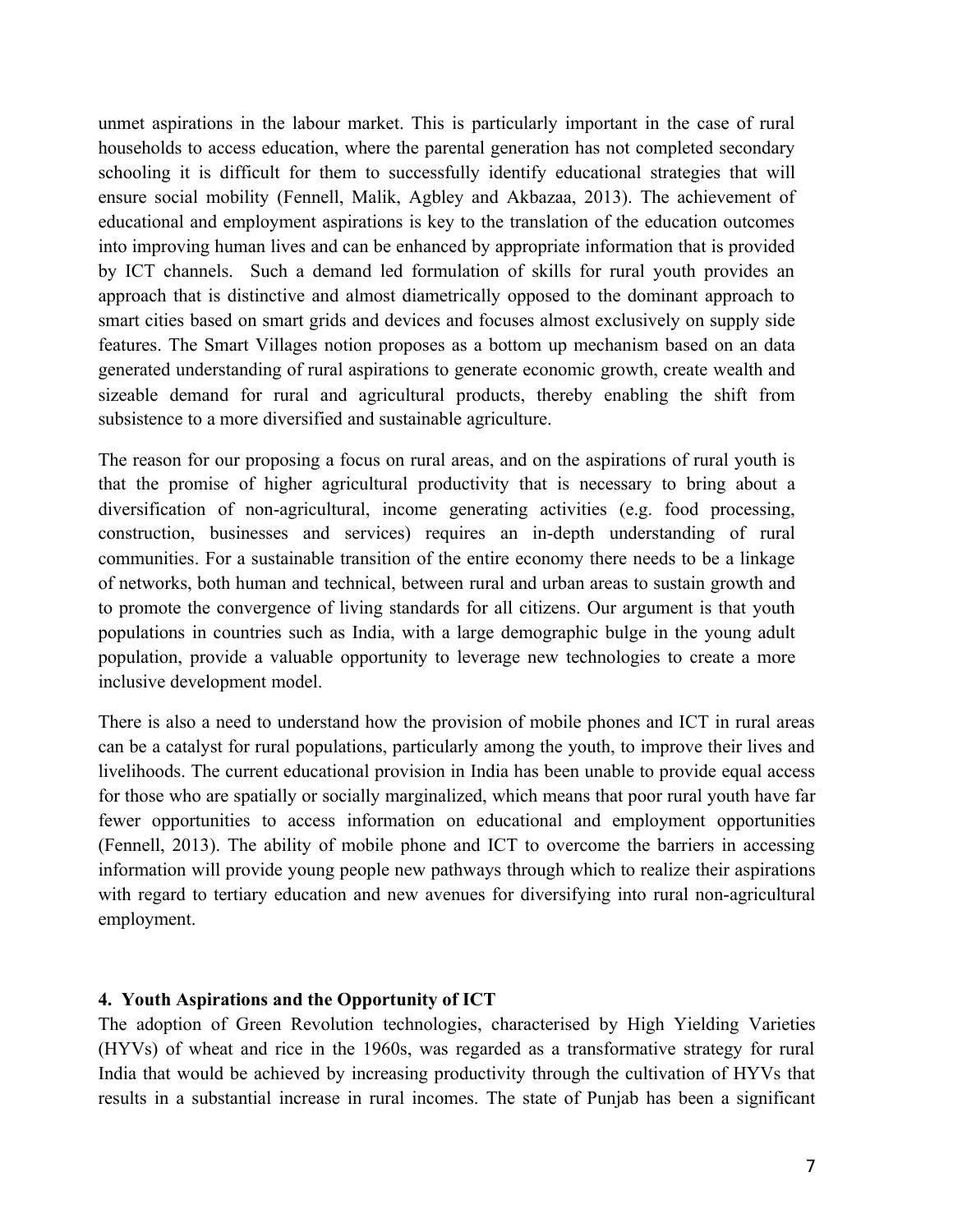contributor to India's agricultural production of wheat and rice, provides 13-14 percent of the total food production, and there was been a significant reduction in poverty by the 1990s (Shergill and Singh, 1995). The State of Tamil Nadu saw a major shift to rice production in the 1960s as a result of the High Yielding Varieties (HYVs) and by the 1990s this resulted in both an increase in income and a diversification into new high-income rural activities for middle and large farmers, though small and marginal farmers did not benefit to the same extent (Harriss-White and Janakarajan, 1997).

The benefits of the Green Revolution technologies plateaued in the 1980s, with a subsequent stagnation in agricultural productivity (Janaiah, Otsuka and Hossain, 2005). The continued adherence to an intensive agriculture strategy to ensure the cultivation of wheat-paddy annual crop cycles has led to pressure on water resources and a depletion of ground water and the nutrient balance (Frankel, 2015). In the last decade, there has been a marked shift in the sectoral contribution to GDP as the share of agriculture has fallen, and there has been a significant increase in the share of the tertiary sector (TERI, 2015). Life on the farm is no longer regarded as a preferred form of employment and youth are looking to other sources of employment. NSSO estimates (68th Round), the overall unemployment rate in Punjab is 3%, while it is 7.7% among the rural youth (15-29 years) and 6.3% among urban youth (15-29 years). It is noteworthy that almost 72% of the job seekers in Punjab are educated, and unemployed rural educated youth constitute approximately 54% of the aggregate rural unemployed in the state (Chadha, 2015).

In the case of Tamil Nadu, the annual population growth rate in rural Tamil Nadu is lower than the overall population growth rate of the state on account of a rapid urbanization process. In sharp contrast, villages with the most diversified employment cover a much larger population, are much larger in size, and significantly more literate (Vaidyanathan and Srinivasan, 2015). Furthermore, the data from the 2011 census shows that the share of the total members of workers in total labour force has declined from 69.70 percent to 68.84 percent over the period 2001-2011, indicating a falling ability to absorb the youth population who appear to have chosen higher education rather than entering the labour force after completing the secondary school cycle (Government of Tamil Nadu, 2014).

It is now half a century since the onset of the Green Revolution, when rural households that adopted the HYVs in the 1970s. The increase in the farm incomes that accrued to these households from the Green Revolution technology has provided improved investment opportunities for the next generation (Joshi, 2004). This additional resource has improved the educational status of rural youth, with the wherewithal to pay for the education of children of subsequent generations (Frankel, 2015). This provides a valuable opportunity to assess how educated youth access information to further improve educational and employment prospects in the successful Green Revolution regions in India. The ability to understand the preferences of rural youth with regard to education and employment provides much needed information about how they see their futures, particularly on whether they are looking to stay in the villages and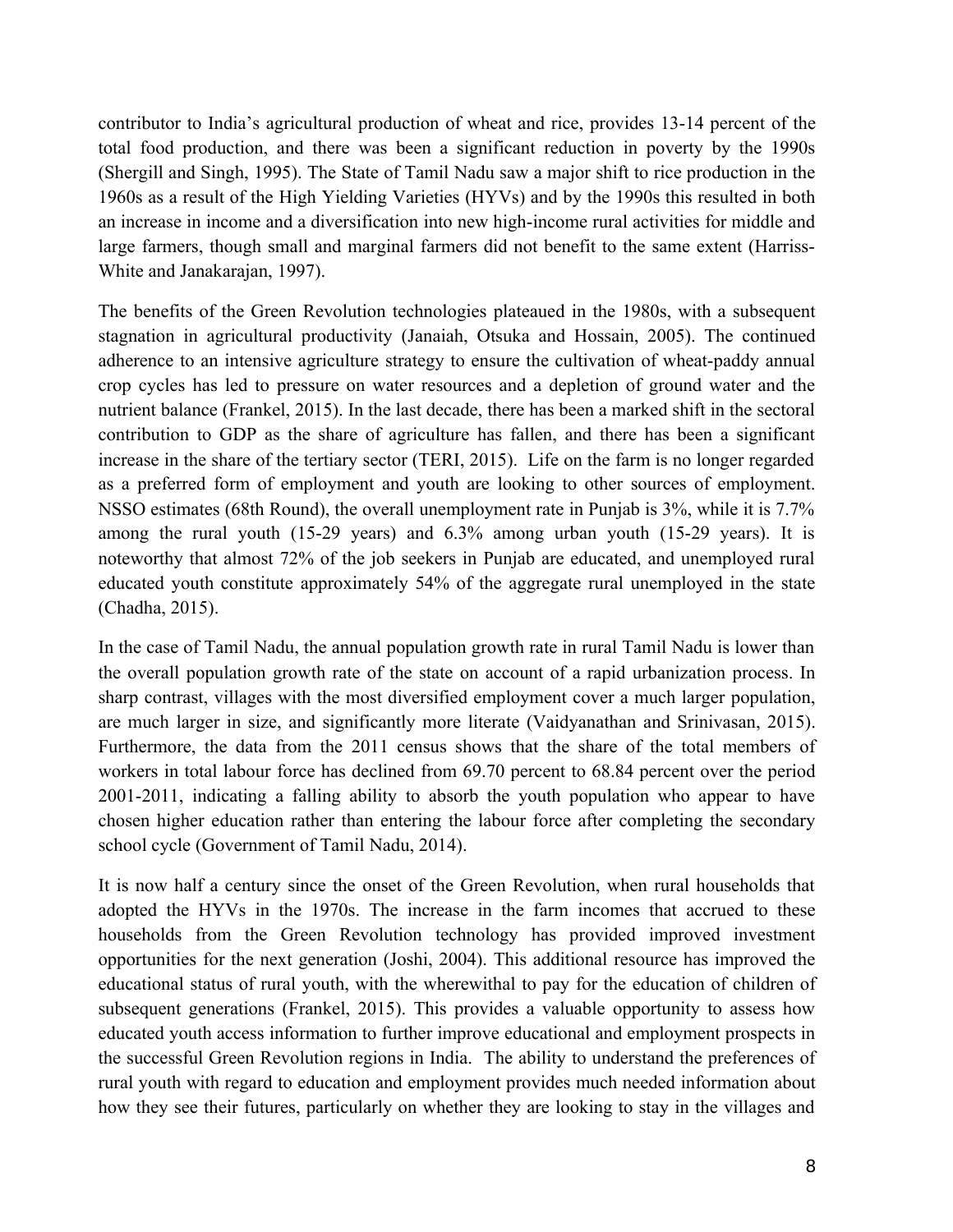work as farmers or to travel to the city in search of urban employment. This is crucial information for policy design, as provisioning for a Smart City requires an accurate database on the number of new entrants, their skill sets and aspirations. The linkage to Smart Villages provides an important mechanism by which the preferences of rural residents, particularly of youth, become the catalyst for improving service provision and skills in the village and ensure a better matching when these youth look for employment opportunities both in the village and the city.

### *4. 1 The Indian Research on Rural Networks (IRuralNet) project*

This project was funded by a UK-India Education and Research Initiative (UGC-UKIERI) grant, and was a collaborative partnership between two UK partners (University of Cambridge and Anglia Ruskin University) and two Indian partners (Indian Institute of Technology, Madras and University of Punjab, Chandigarh). The focus of this project was to develop a set of tools with which to examine and evaluate the opportunities for social entrepreneurship in rural areas, within the larger geographical context of India's rapid urbanisation. The aim of the IRuralNet project was to identify the bottlenecks that prevent Internet access from being used by rural youth to improve their opportunities for employment and entrepreneurship either in agricultural production or from diversifying into non-agricultural rural employment.

The first phase of the project was designing a research method for examining the educational and employment choices of rural youth, undertaken in collaboration with the pioneering incubation programme, Rural Technology Business Incubator (RTBI) set up by the Telecommunications and Internet (TeNeT group) at IIT Madras. The project partners devised a protocol that would permit us to examine the accessibility of the current programme of IP connectivity expansion in selected sites in the states of Punjab and Tamil Nadu. Our field research was designed to permit us to undertake data collection in these selected sites through the collection of upstream and downstream data. The upstream data was collected using the network sensing architecture application Portolan (http://portolan.iet.unipi.it/) developed by the University of Pisa, to map geo-located quality and availability of mobile internet connectivity. This allowed our team to construct appropriate maps of geo-located metrics for the quality of the connectivity supplied by every competing mobile provider. We were also able to explore and represent, in terms of network analysis, the set of upstream network interconnections, starting from the local mobile provider and ending at a chosen set of destination sites. The downstream data was collected using a survey instrument that was designed to examine how young adults in rural India used mobile phones to access the Internet and gauge their understanding of the facilities that are accessible through mobile phones and internet connectivity.<sup>[6](#page-8-0)</sup> The survey explored the type of devices used to access the Internet, the knowledge of the functionality of mobile phones, as well as the usage pattern, the network

<span id="page-8-0"></span><sup>&</sup>lt;sup>6</sup> The field research was conducted with the assistance of post-graduate researchers at the IIT, Madras and at the Department of Economics, University of Punjab, Chandigarh, between 2014-2016.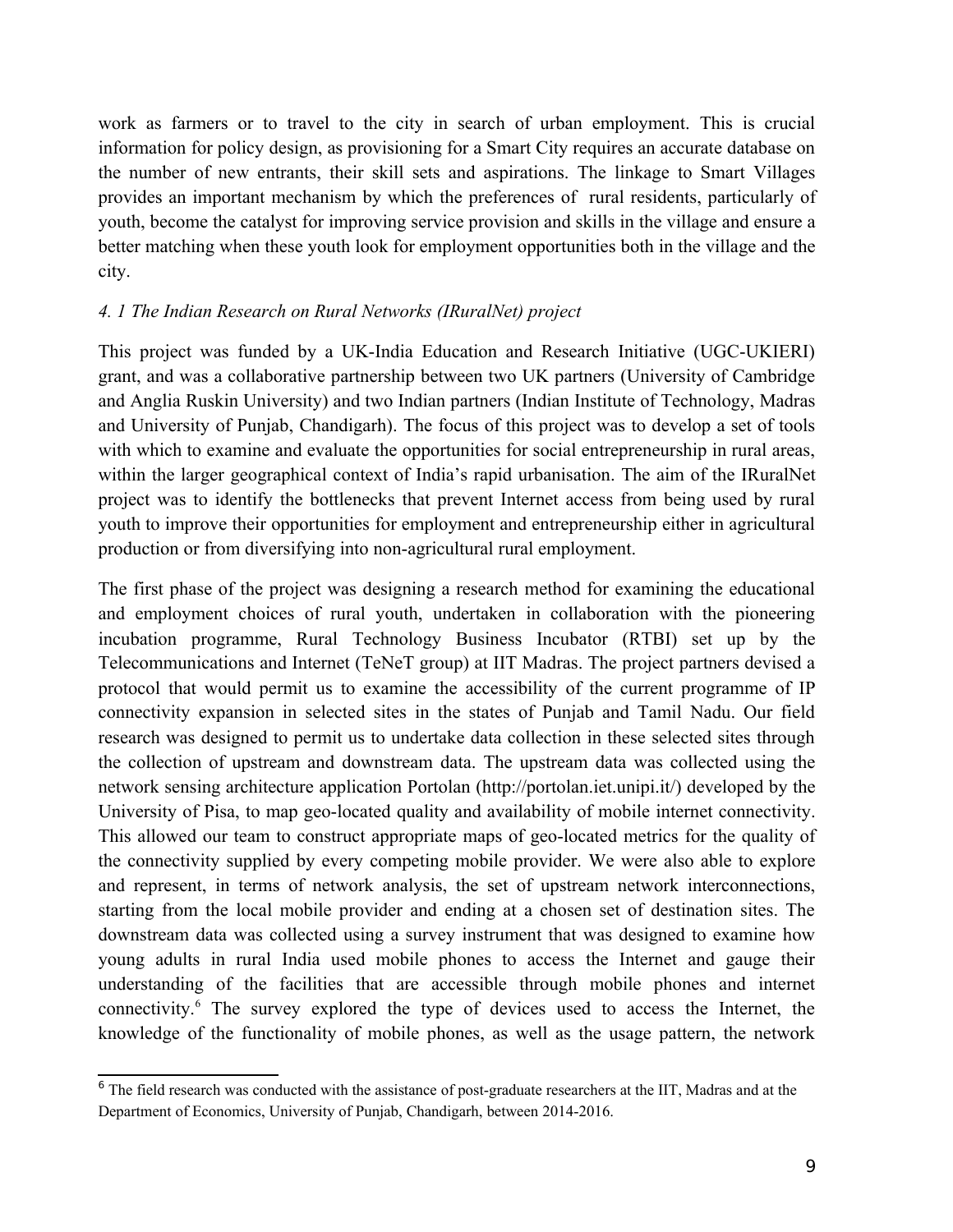provider, and applications accessed using their mobile phones.<sup>[7](#page-9-0)</sup> The questionnaire, which had closed as well as open-ended questions. In this paper we will be presenting the results of the downstream data on the nature of mobile phone usage by rural youth.

## *4. 2 Sampling*

The purpose of the survey was to examine how the aspirations of rural youth are reflected in their usage of mobile phones, and to understand whether this usage data can assist in improving our understanding of what programmes might assist in improving the social mobility of rural youth in these Green Revolution regions of India. As the focus was on the youth population, those who had completed secondary schooling and were in the labour market or in tertiary education, we selected the age group, 18-35 years, which was further subdivided into 18-25 years and 26-35 years of age. This sub-division allowed us to further differentiate between new entrants into the group who were likely to be in tertiary education and unmarried, and the older cohort who were likely to be married and in a form of employment.

Our Survey of Internet Access in Rural India also built in the additional sampling criteria of distinguishing between areas of medium and poor connectivity to permit differentiation by Internet geographies. The selection criteria was within a distance of 10 kilometres for a mobile phone mast and beyond 10 kilometres from mobile phone mast, to understand how much poor connectivity affected the mobile phone usage.

The survey was conducted in the states of Tamil Nadu and Punjab between 2015-2016 and the villages selected were chosen in relation to the distance from a mobile phone mast. The graduate students who worked as part of the survey team were selected to ensure that they had previous experience of living and working in rural communities. This ensured that they had been sensitized to everyday rural practices so that they would be able to easily engage with the residents of the selected villages.<sup>[8](#page-9-1)</sup> The survey team was trained in the survey instrument, and the survey instrument was implemented in each of the selected villages through a random sampling of the youth population present in the village on the day. The procedure for the sampling was devised after the survey team had undertaken a transect walk of the entire village and maps out all the location of all households in the village. Subsequent to this exercise the team walked through each street, and knocked on each door to enquire if there were youth members in that household. If the household member answered in the affirmative, then the survey team sought permission to interview the youth and young adults in the household. In cases, where the household member indicates that the youth were away but were likely to return

<span id="page-9-0"></span> $<sup>7</sup>$  Android 4.0 phones were introduced into the Indian market in the summer of 2014 and this made it possible for</sup> the survey team to download the Portalan App, and also allowed us to test the functionality of the range of new Android phones, Sony, Micromax, Lava and Karbon. It become clear in the pilot that neither the Lava or Karbon models had the necessary functionality to allow the Portolan App to operate.

<span id="page-9-1"></span><sup>&</sup>lt;sup>8</sup> A pilot exercise undertaken by graduates who came from urban backgrounds provided very limited and poor quality responses, as the graduate team was unfamiliar with the cultural milieu of the village. They did not undertake a transect walk to map out the village instead they treated the survey as a market data collection tool.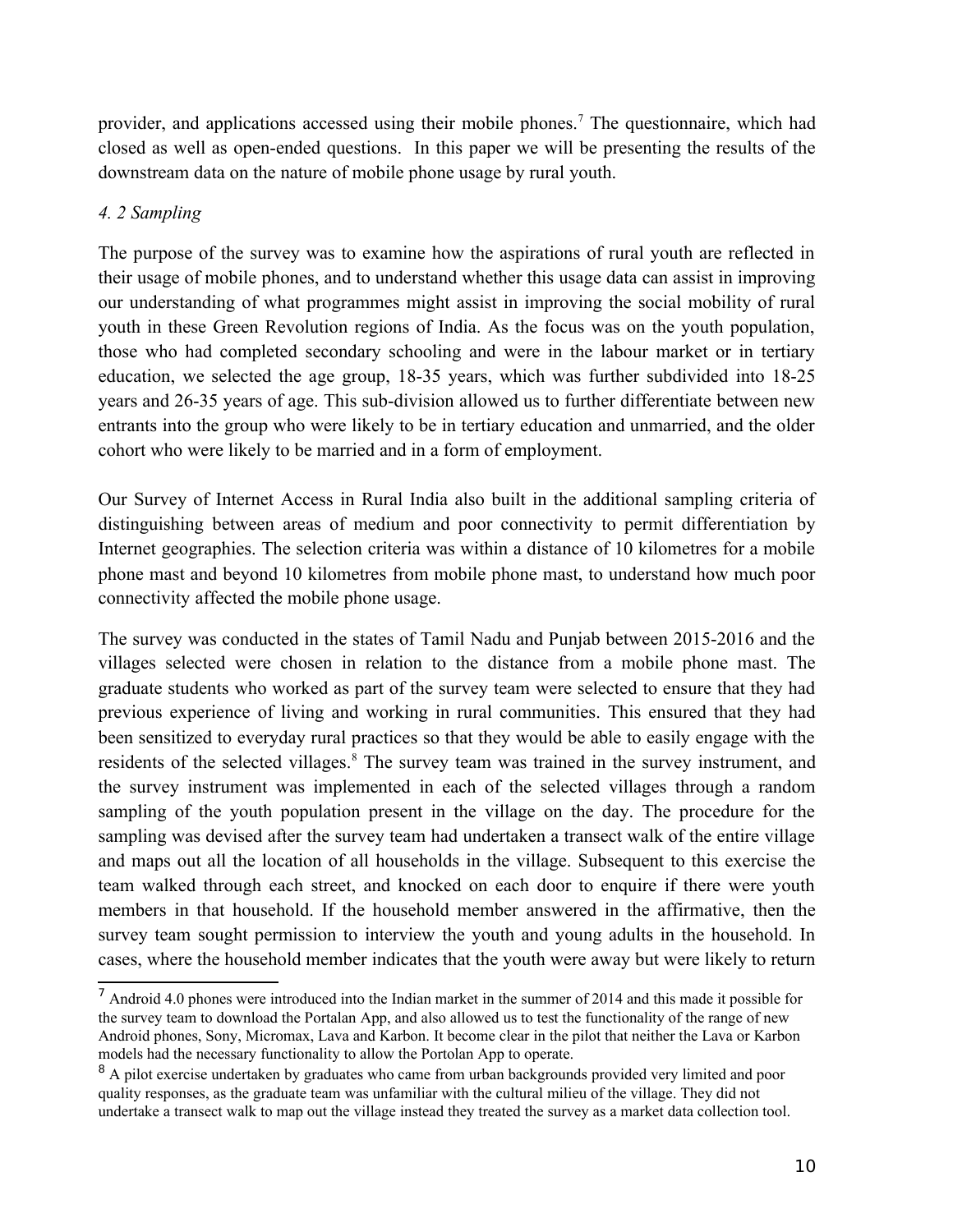later in the day or the followind day, the survey team returned to the household to carry out the survey. Care was taken to ensure a representation of both genders and of both age groups of youth. Verbal consent was sought from the participants prior to the administering of the questionnaire. The average time taken to complete each questionnaire was 15 minutes.

In Tamil Nadu, the study was conducted in three districts and there were 100 participants, while in Punjab the study was conducted in one district and there were 112 participants.



Fig 2: Areas of study

In Tamil Nadu, the selected districts were Vellore, Madurai, Pudukkottai, while in Punjab, the selected district was Fatehgarh Sahib. There were 71 men and 29 women in the Tamil Nadu sample, 31 in the age group 25-35 years and 69 in the age group 18-25. There were 78 men in the sample and 34 women in the Punjab sample, while 69 respondents were in the age group 18-25, while 43 were in the age group 25-35.

In both states, the selection of villages was undertaken to ensure that we had an equal number of villages located in areas of moderate Internet connectivity as and poor network connectivity. In the villages with moderate Internet connectivity (based on signal strength), both 2G services and 3G services were available, though often with varying strength.<sup>[9](#page-10-0)</sup> Furthermore, in these

<span id="page-10-0"></span><sup>&</sup>lt;sup>9</sup> In Punjab, it most villages are at a distance of less than10 kilometres from a telephone mast, indicating that the infrastructure for connectivity is already available. The team had to spend an entire day identifying specific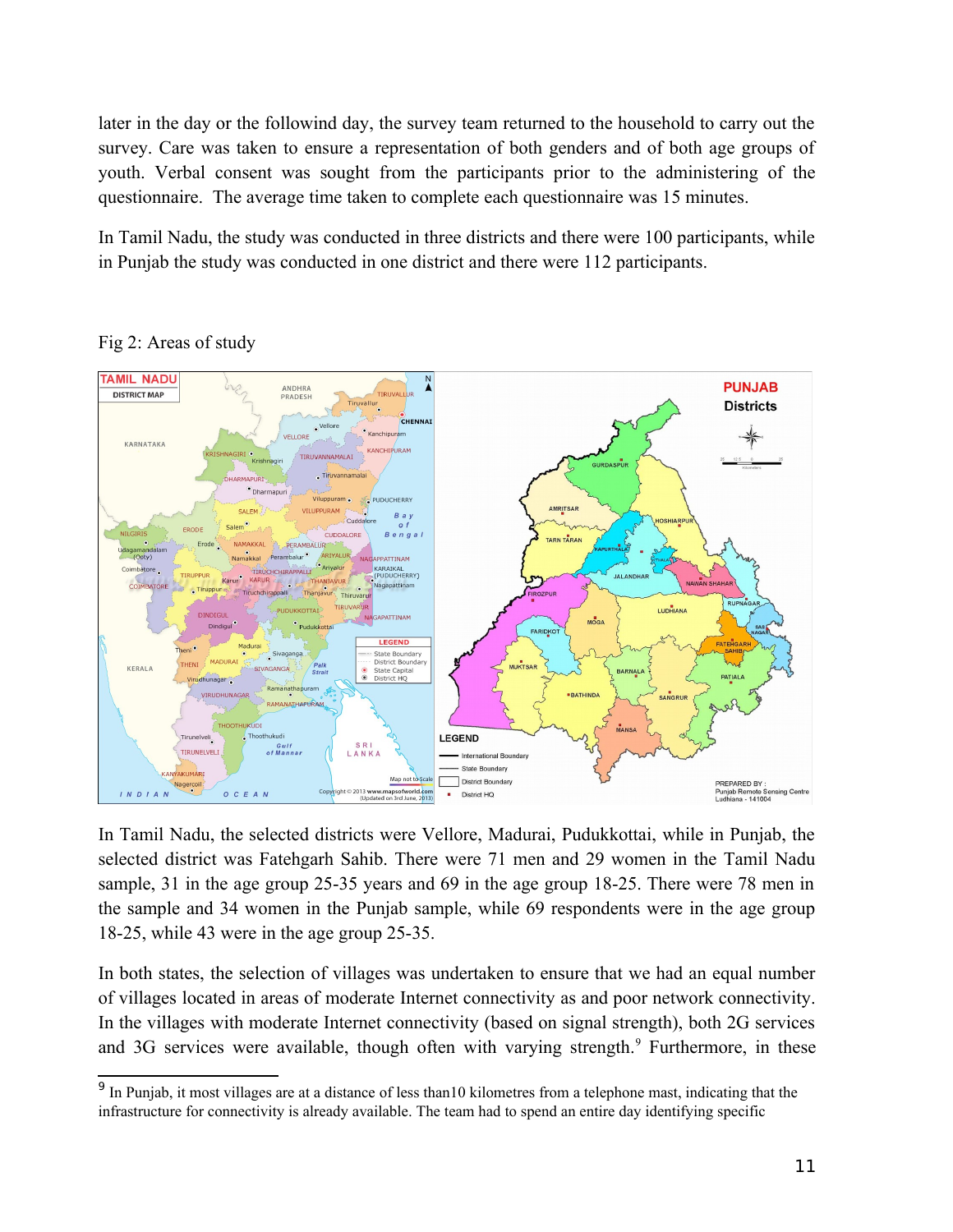areas, almost all local networks were accessible. In the areas that faced network challenges and fell under the Network challenged area category, 2G services were accessible, but 3G services were usually unavailable. Furthermore, in these areas only a few locally available networks could be accessed. The team noted that residents in these areas had to step outside their home to access the network, and that the network coverage was far better in the street.

### *4. 3 Data Analysis[10](#page-11-0)*

The survey data showed distinctive patterns in the two states with regard to the employment characteristics of rural youth.

| Occupation            | Punjab | <b>Tamil Nadu</b> |
|-----------------------|--------|-------------------|
| Student               | 28     | 22                |
| Self-employed         | 4      | 17                |
| Farmer                | 24     | $\theta$          |
| Professional (office) | 25     | 18                |
| worker $)^{11}$       |        |                   |
| Daily Wage Earner     |        | 13                |
| Housewife             | 20     | 8                 |
| Unemployed            | 6      | 10                |
| Total                 | 112    | 100               |

Table 1: Number of respondents by occupation

The employment status of the respondents indicated that the no youth in the Tamil Nadu sample identify themselves as farmers, while a fifth of the respondents in Punjab self-identify as farmers. The responses to open-ended questions indicated that rural youth in Tamil Nadu did not regard farming as a preferred form of employment, while the respondents in Punjab indicated that they took up this occupation in the absence of any other source of employment. This disillusionment with farming is corroborated by recent studies that show the farming is no longer regarded as an attractive employment option (Agarwal and Agarwal, 2016; MSSRF 2014). The variation in the proportion of youth self-declaring themselves as farmers in the two states reflects the finding that the state of Tamil Nadu has the lowest percent of agricultural contribution to the state domestic product (IAMR, 2013).

villages that were in the poor connectivity category. This scenario is also present in the other districts of the state.

<span id="page-11-0"></span><sup>&</sup>lt;sup>10</sup> As far as we are aware this is the first study of youth aspirations for employment recorded using community surveys in India. A recent paper that undertakes such research on youth employment and mobile phone usage in African contexts (Porter et.al. 2018) reports that mobile phones provide youth with information on opportunities beyond their current communities. By providing youth new social networks it allows them to move into new lines of employment and to overcome social exclusion and improve their mental well-being.

<span id="page-11-1"></span><sup>&</sup>lt;sup>11</sup> The term 'professional' is a catch all to distinguish between those who were undertook manual work and those who were working in offices. The term professional signifies white collar work in this study.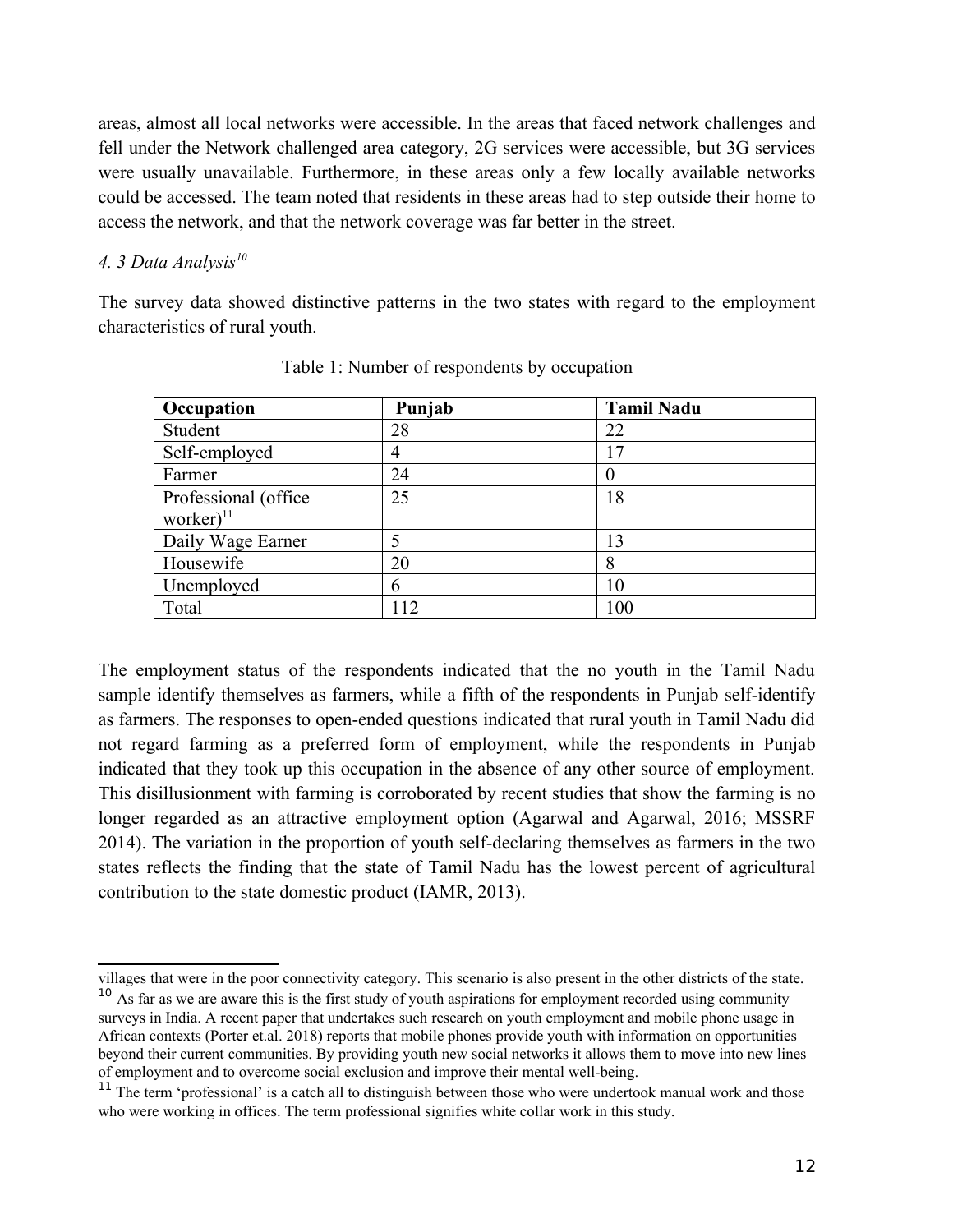There are also distinct differences in the proportion of self-employed youth in the two states, with self-employed youth in Tamil Nadu being four times the number in the Punjab sample, and this corroborates the recent finding that non-agricultural rural employment is rising in Tamil Nadu, so youth are migrating to nearby towns for such forms of employment (IAMR, 2013).

The gendered difference is also marked, with the number of housewives in the Punjab sample being twice then number indicated in the Tamil Nadu sample. Furthermore, the open-ended answers in the questionnaire indicated that the sample villages in Tamil Nadu, had a greater number of female youth who had left the village to work in towns in the district as access to the mobile phone had provided them considerable autonomy.

There was an almost universal access to mobile phones in both states, with the figures for Punjab at 97 percent and for Tamil Nadu at 94 percent. The three respondents who reported as not owning a mobile phone in Punjab did still have some access to a family member's phone. In the case of the Tamil Nadu sample, the respondents who did not have phones also indicated that they could rely on use of phones from family or friends in the case of an emergency or urgent errand. Furthermore, contrary to the common supposition that women in rural India are far less likely to own a mobile phone, our sample did not show any such relationship between gender and mobile ownership.

|                              | Punjab         | <b>Tamil Nadu</b> |
|------------------------------|----------------|-------------------|
| In the Area around the House | O              | ר ו               |
| Only in the House            |                |                   |
| Both Around and in the Home  | 102            | 88                |
| Nowhere                      |                |                   |
| <b>Total</b>                 | $\overline{1}$ | 100               |

Table 2: Network Coverage

The network coverage in both the moderate and poor connectivity villages was almost universally present, thought there was a clear division in the quality of the service, with only 2G being accessible in the network challenged areas (Table 2). In the case of Punjab, over 90 per cent of the sample reported access to coverage in both home and area of residence, while it was just under 90 per cent in the case of Tamil Nadu. While there was a small number of households that did not have access in either the home or area in Punjab (5%) there were 12% of households in the sample households in Tamil Nadu that had to step outside their homes to access mobile phone services.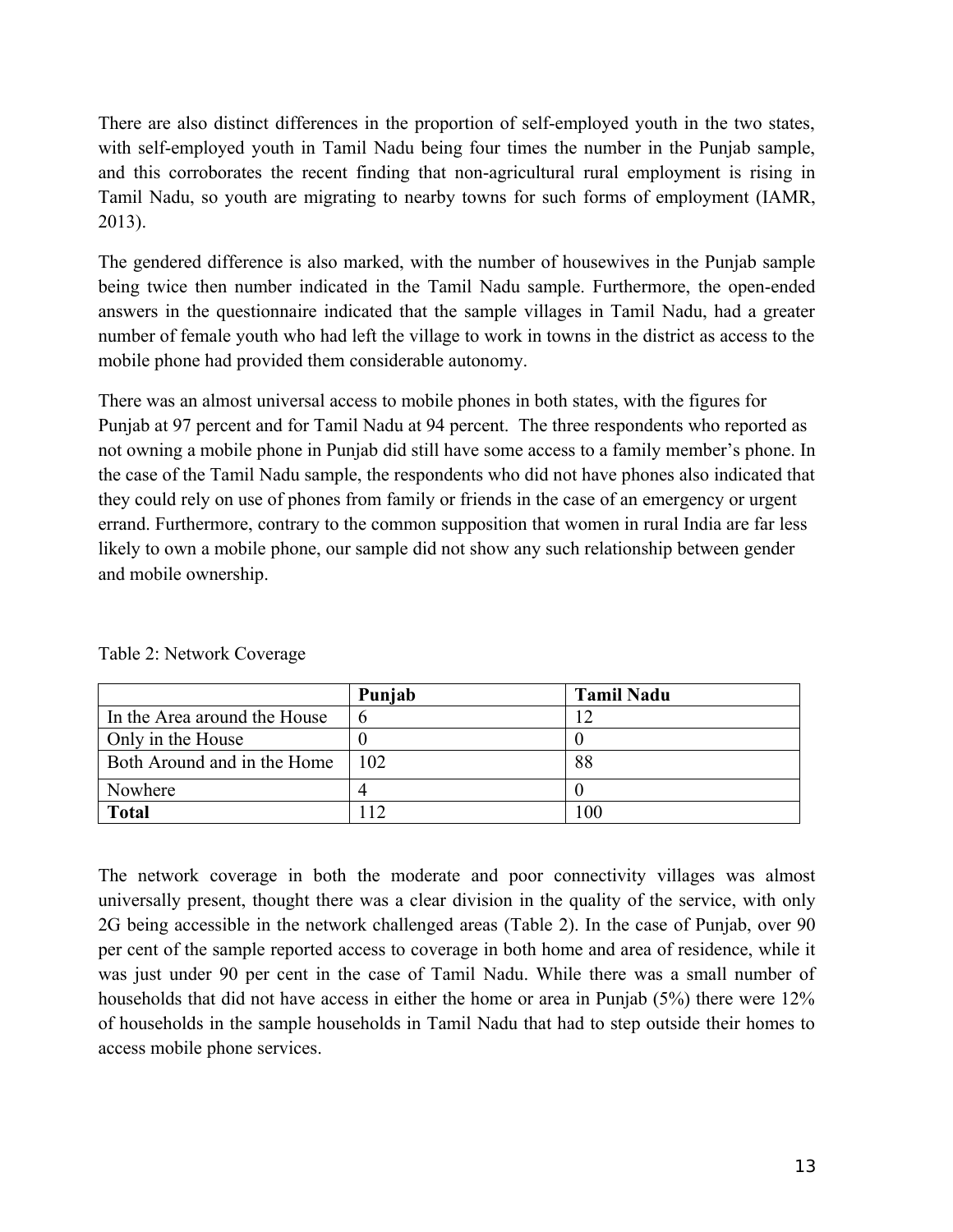The respondents in both samples were experienced users of mobile phones, with over 75 per cent of the youth samples in both Punjab and Tamil Nadu having owned some make of mobile phones for a period of over four years (Table 3). The familiarity with mobile phones evident among educated rural youth is in line with other primary findings that this demographic group is rapidly adopting this form of communication (Mehta, 2013), but the long-standing use of phone has not yet been identified in previous studies. The implications of this finding is that such rural youth are likely to be well informed about the facilities provided by mobile phones and have a clear set of preferences.

| Duration           | Punjab | <b>Tamil Nadu</b> |
|--------------------|--------|-------------------|
| Less than one year |        |                   |
| 1-2 years          |        |                   |
| 2-4 years          |        |                   |
| Above 4 years      | 85     |                   |

Table 3: Years of ownership of a mobile phone

These preferences are evident in the choices that the respondents made with regard to service providers in their area (Table 4). The preference structure in each sample closely matches the share of the mobile market held by each of these service providers, at the national level the four major providers are Airtel, Vodafone, Idea and Aircel, but Idea has a much greater share in the north and Aircel has a much larger presence in the south of the country (TRAI, 2016). It is noteworthy that the preferences indicated by the youth samples also reflect these differing market shares very clearly.

Table 4: Service Providers in Punjab and Tamil Nadu

| <b>Service Provider</b> | Punjab         | <b>Tamil Nadu</b> |
|-------------------------|----------------|-------------------|
| Idea                    | 51             |                   |
| Airtel                  | 31             | 35                |
| Vodafone                | 11             | 44                |
| <b>BSNL</b>             | 10             |                   |
| Docomo                  | $\overline{4}$ |                   |
| Reliance                | $\overline{2}$ |                   |
| Cellone                 | $\overline{2}$ |                   |
| Videocon                |                |                   |
| Aircel                  | 0              | 21                |

There is an even more pronounced evidence of preferences with regard to phone models, with a majority of youth users preferring to use a windows based, or Android phone over the basic models in both states (Figure 4). There is clear evidence that the youth in Punjab had a greater preference for top end models, with twice as many youth owning an Android phone. Even more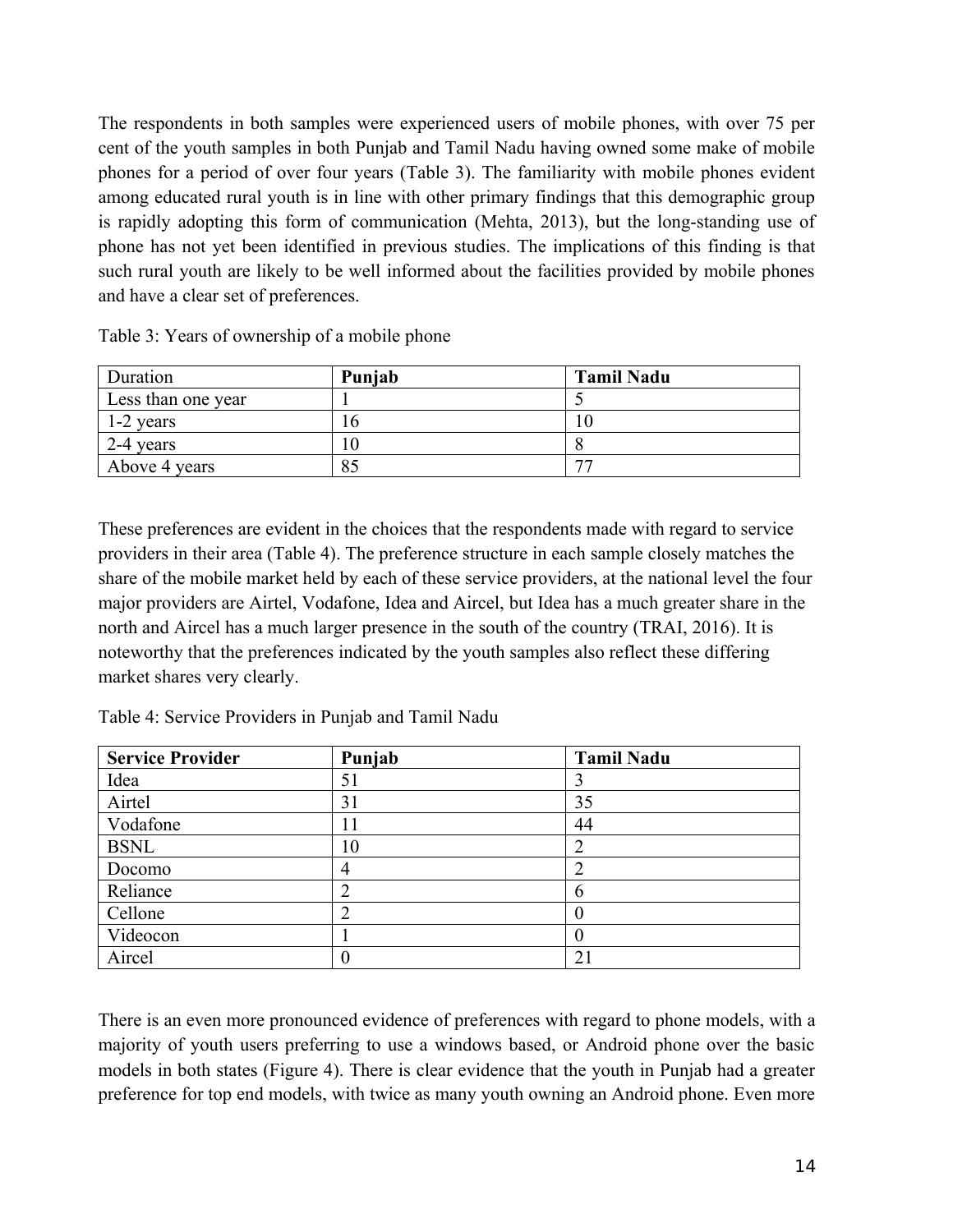noticeable is the not-insignificant presence of iPhones evident in the youth population. In the open-ended responses the youth respondents spoke about the status of having an iPhone, and one respondent explained that she had both a basic phone and an iPhone. She went onto to explain that the latter was reserved for personal calls to her husband, who also had an iPhone and both phones had matching phone covers- a very powerful enunciation of the sophistication of mobile brand preference!



Figure 4: Ownership of Types of Phones

Table 5: Preferred Language Mode to receive information

| Mode                       | Punjab | Tamil Nadu |
|----------------------------|--------|------------|
| $SMS - Puniabi/Tamil$      |        |            |
| $SMS$ – English            | 39.    | 9.         |
| $SMS - Both$ , English and | 59     |            |
| Punjabi/Tamil              |        |            |
| None                       |        |            |

The youth in both states also show very different preferences for the language in which they receive text messages and information (Table 5). There is much more marked preference for an English language text in Tamil Nadu, and as the youth sample there showed that 90 percent prefer English, while in Punjab only 30 percent showed such a preference. In contrast, there is a far greater preference for SMS that use a combination of Punjabi/English (60%) while only 3% of the Tamil Nadu youth sample, chose a combination text in Tamil/English. In the open-ended discussions undertaken with youth in Tamil Nadu, they indicated that they preferred English texts as these provide an opportunity to read English sentences and that they regarded the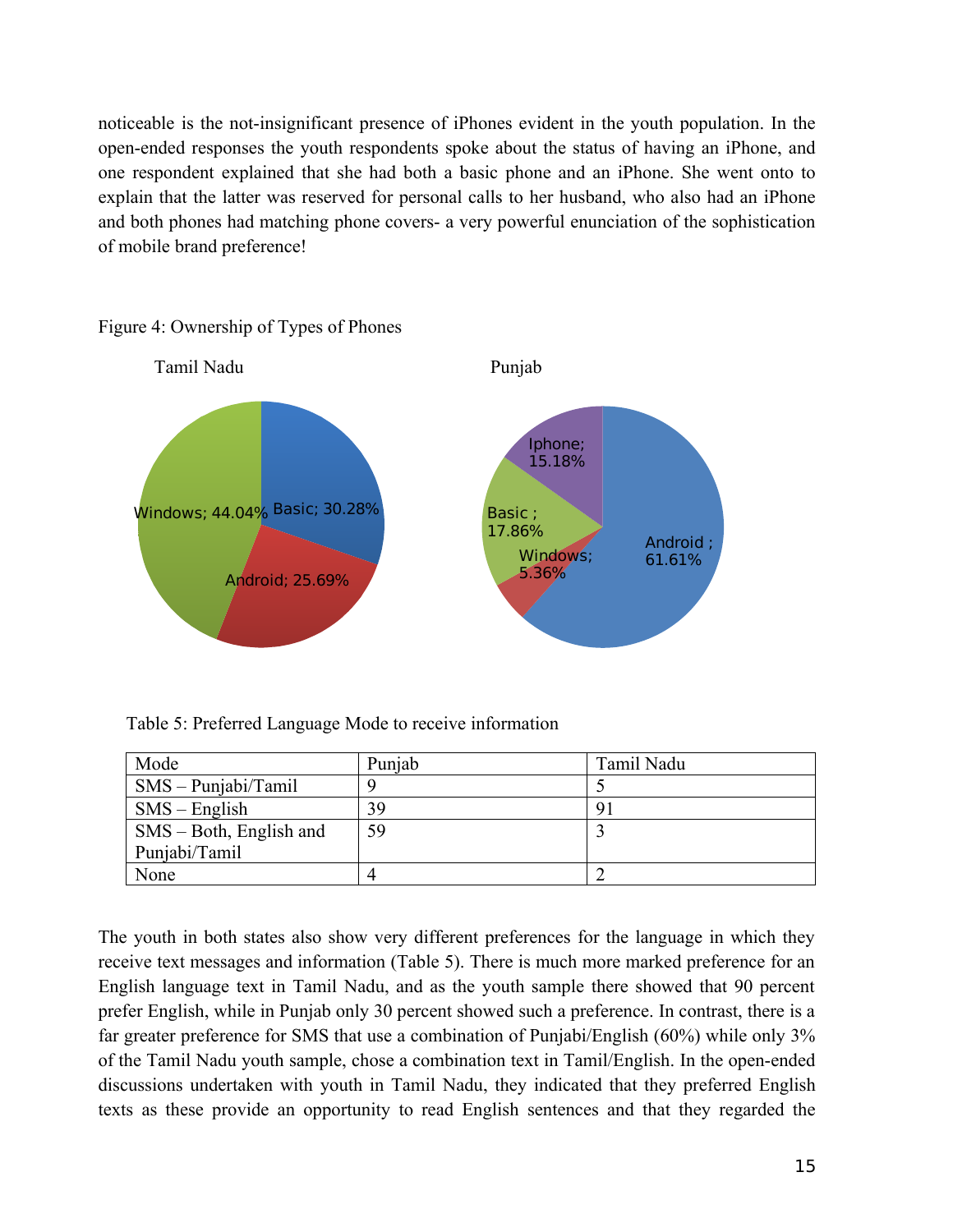quality of language construction in these texts to be superior to their own, as it was likely to have been written by individuals who had fluency in the English language.<sup>[12](#page-15-0)</sup> This finding could be linked to the recent finding that in the state of Tamil Nadu there is a large percentage of secondary students take engineering examinations and this requires a adequate understanding of English (E &Y, 2015).

The survey was also able to throw light on the preferred method for accessing the Internet, indicating that the two-thirds of Tamil Nadu youth sample using their mobile phones, while over 90 percent of the youth sample in Punjab use their mobile phone to access the Internet (Figures 5 and 6).



Figure 5: Method of accessing the Internet in Tamil Nadu

Figure 6: Method of Accessing the Internet in Punjab



<span id="page-15-0"></span> $12$  This perception was also corroborated in the comments provided by rural youth on the online platform Rural Aspirations Support Appliance for Youth (RASTAY), that was an innovative peer to peer pilot conducted by RTBI, to understand the aspirations of rural youth in tertiary educational institutions in the state of Tamil Nadu.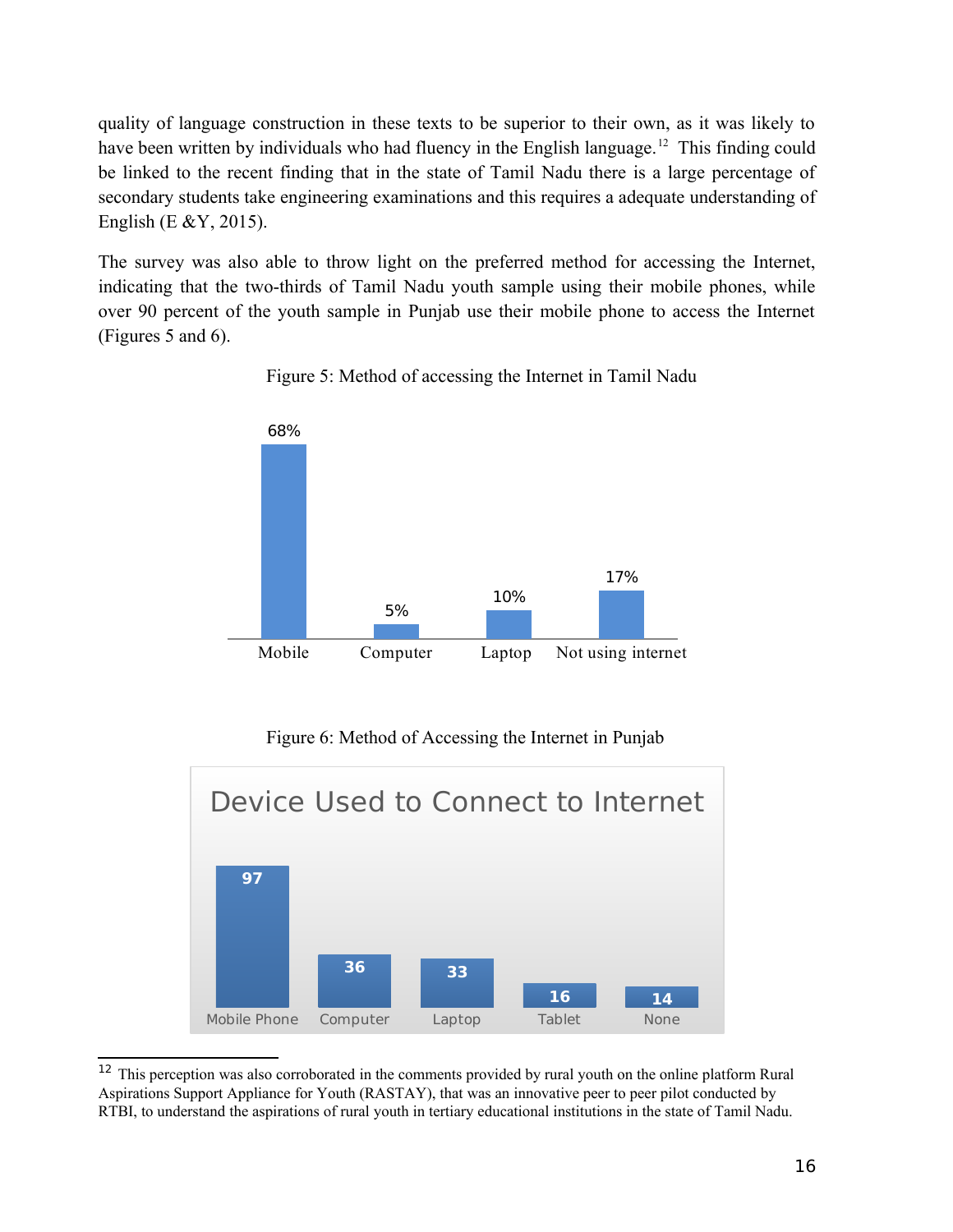In the case of both samples, all the respondents who accessed the Internet used the mobile phone as their first preference to access the net, and only chose the computer, laptop or tablet in situations where the mobile phone was not able to access the Internet (Figures 7 and 8). The decided preference for the mobile phone is further indication of the decided preferences of this demography.

More than 75 percent of all the respondents, both in Tamil Nadu and Punjab, also indicated that the duration of use of the Internet was for more an hour, while there was a significant difference in the frequency of use with over half the youth population in Tamil Nadu accessing the internet every day, whereas the three-fourth of the Punjab sample were daily users.<sup>[13](#page-16-0)</sup>



Figure 7: The Frequency of Internet Usage in Tamil Nadu

Figure 8: Hours Spent on the Internet in Tamil Nadu

<span id="page-16-0"></span><sup>&</sup>lt;sup>13</sup> The frequency of use appears to be related to the availability or non-availability of 3G or 4G services. Where the service was minimal and only 2G was available the respondent did not show a willingness to spend time on the net. Furthermore, respondents who spent a considerable period on the internet appeared to have an upgraded contract and service bundle and/or access to laptops and other methods of accessing ICT services.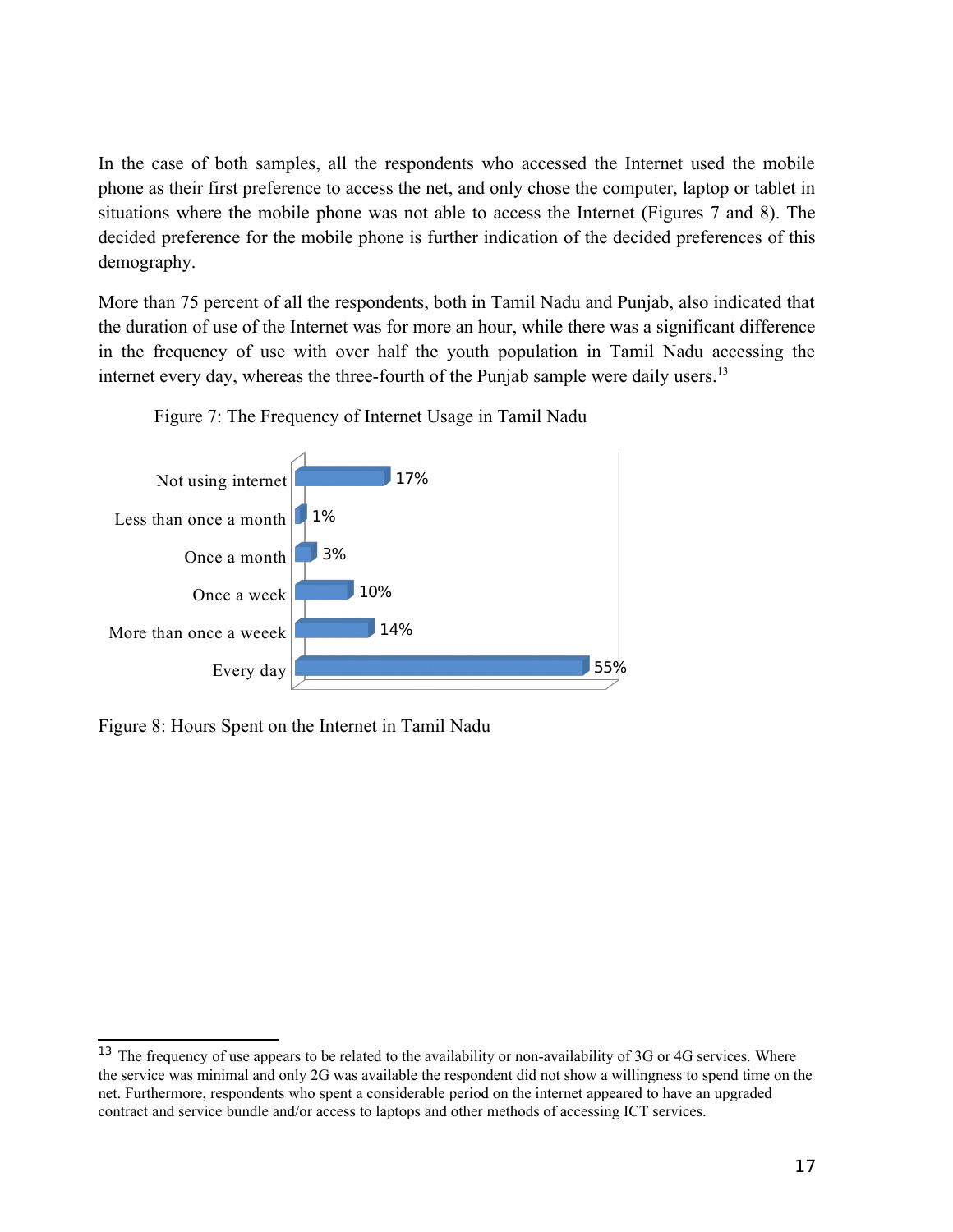

Figure 9: Frequency of Internet Usage in Punjab



There was also a difference in the daily usage within the youth demography in Tamil Nadu, with three fourth of the younger age group accessing the Internet on a daily basis while only half the respondents in the age group 25-35 access the Internet on a daily basis. Internet usage is higher amongst individuals aged 18-25, with 78% of the age cohort reporting daily usage. 59.5% of the 26-35 years age cohort use internet daily. There was also no significant difference in the frequency of usage between men and women, as both were at around 70 percent.

Figure 10: Hours of Internet Usage in Punjab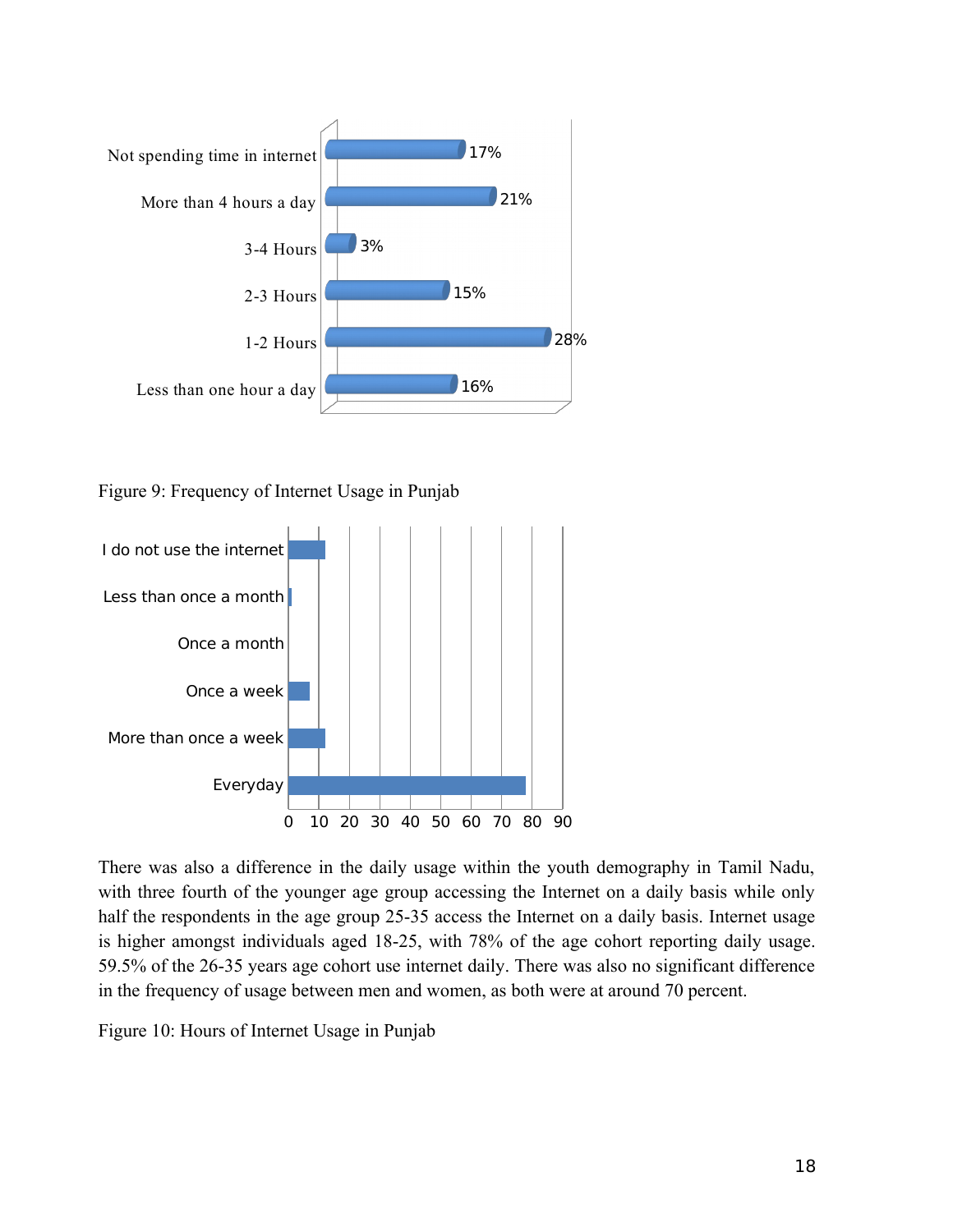

In the case of the Punjab sample (Figures 9 and 10), there was a similar difference between the younger and older age group, with three-fourth of the younger age group accessing the Internet every day and for over an hour, while the older age group that accessed the Internet was close to 50 percent. There was also a gendered pattern to the frequency of usage, with just under half the women in the youth sample accessing the Internet of a daily basis.

The survey also asked the respondents to list all their pattern of usage, allowing them to select more than one activity (Figures 11 and 12). The pattern of usage shows specific preferences for downloading of music, social networking and email usage in the case of the Tamil Nadu sample, while there is a far more variegated usage pattern in the case of the Punjab sample, and evidence of usage of web-browsing. There is also far greater use of the Internet for job-searches and academic purposes among youth in Tamil Nadu, as well



Figure 11: Internet usage pattern in Tamil Nadu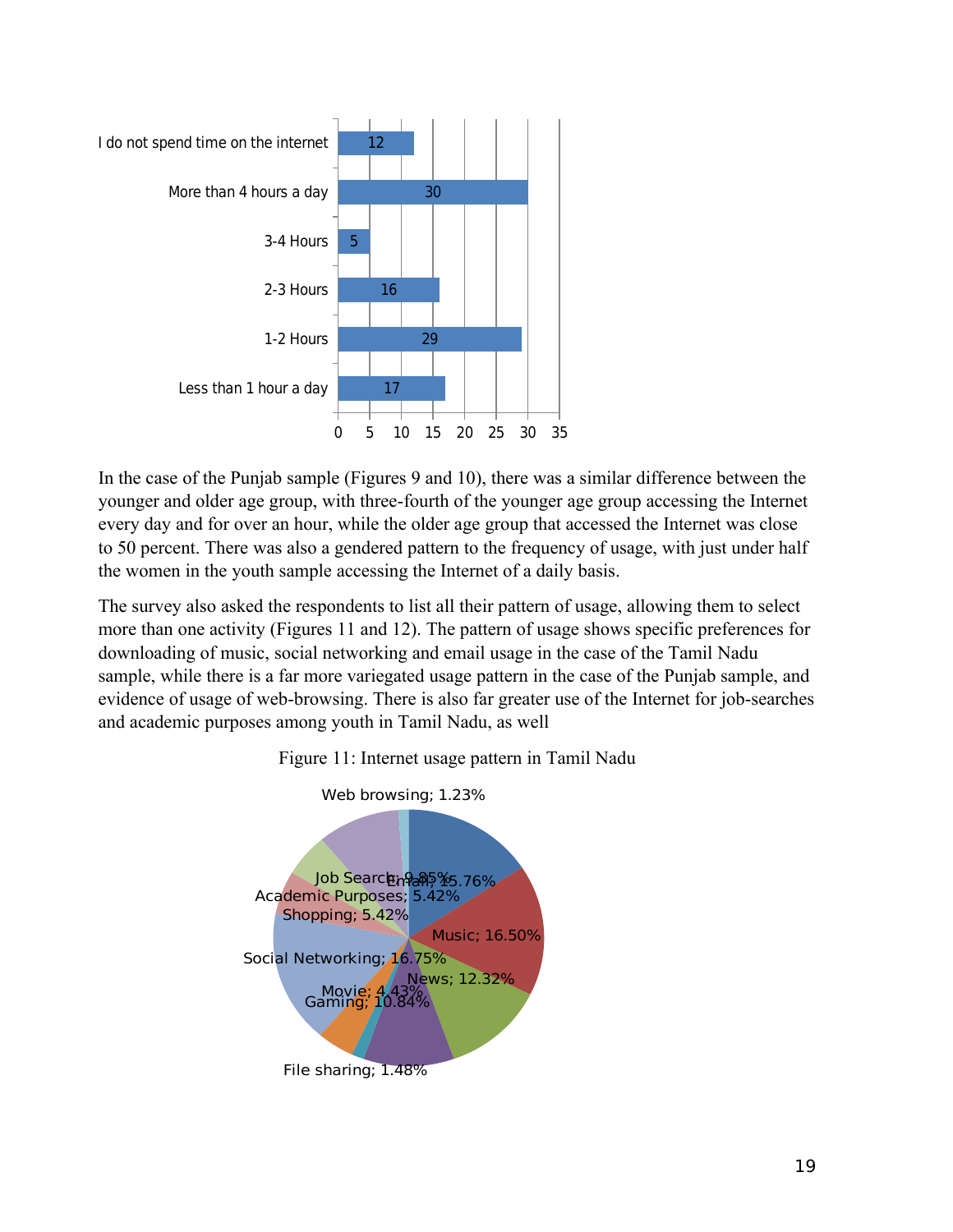

Figure 12: Internet Usage Pattern in Punjab

The pattern of applications used by youth is also indicates the importance of accessing information and Whatsapp, Facebook and Facebook Messenger are the most popular, with over 40 percent of the youth sample using Whatsapp, and 30 percent using Whatsapp in the case of youth in Tamil Nadu (Figures 13 and 14). Furthermore, when respondents were asked if they would use Wifi if provided as a free service, over 90 percent in both samples responded positively.

Figure 13: Activities Accessed on the Internet in Tamil Nadu

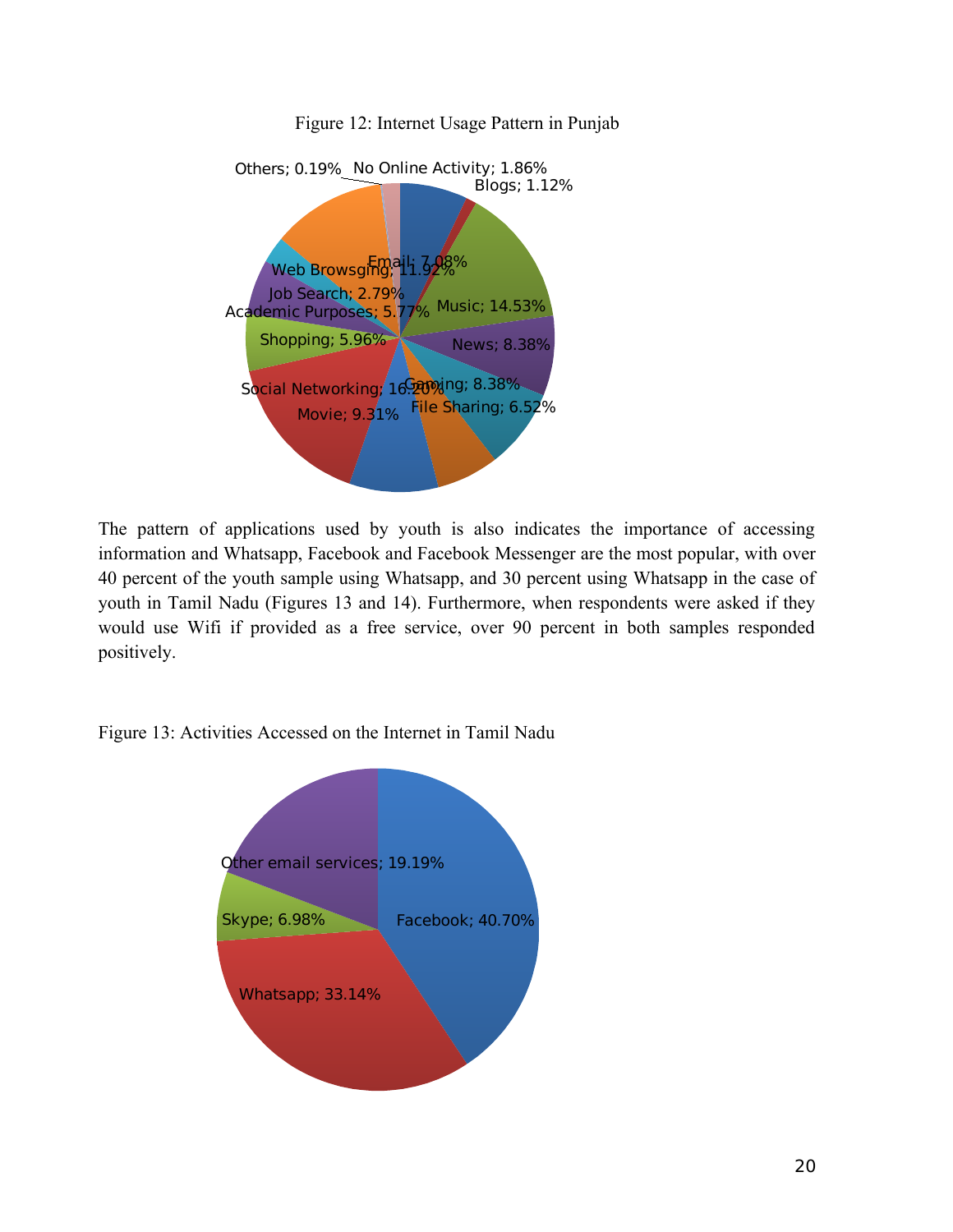

Figure 14: Activities Accessed on the Internet in Punjab

The preferred areas that all youth were keen to access through the free WiFi related to entertainment and education in both Tamil Nadu and Punjab, where the preference for Entertainment was particularly marked in the case of Punjab (Figures 15 and 16). The pattern of application use and activity preference in rural Punjab is very similar to that in urban Punjab, and reflects the prognosis of recent reports that rural mobile phone users will increase as will their usage of applications and functionality (IAMAI, 2015).





Figure 16: Preferred Activity if Wi-Fi is Provided in Punjab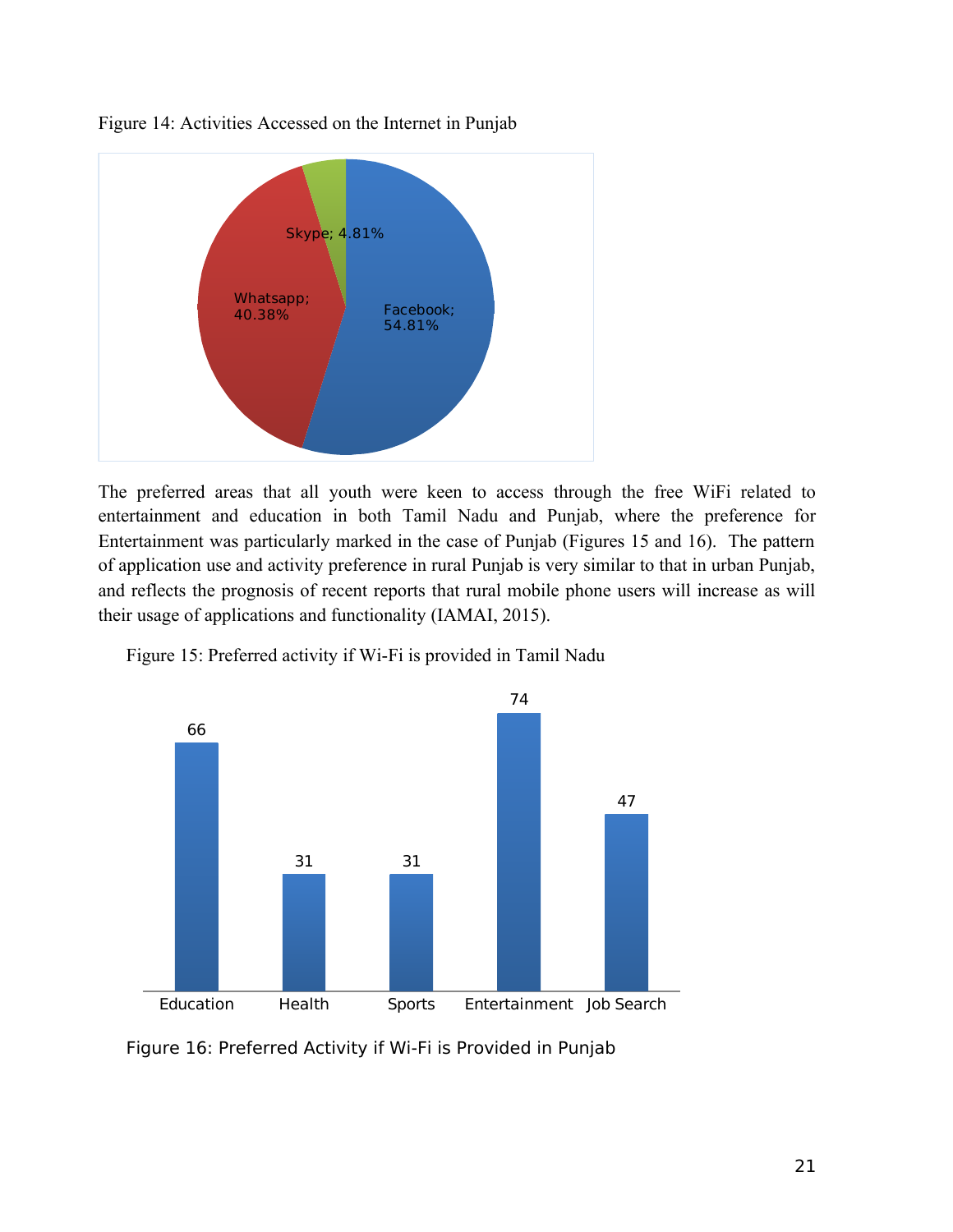

# *5. Discussion and Conclusion*

The data analysis shows that youth in rural households in Punjab and Tamil Nadu are using their mobile phones to improve their access to educational and social informational features. There is considerable evidence that shows that rural youth are experienced users and that they have an established preference structure that is not dissimilar to that in evidence in Tier I cities in urban India. New opportunities that are becoming available to rural youth through mobile telephony and the ability of youth to use the Internet on a daily basis and to use a range of applications to achieve their aspirations indicate that there are new pathways that are being devised to improve their skills and employability. This analysis corroborates the argument that digital literacy can be achieved through greater participation in digital usage (Sharma et. al, 2016)

The ability of youth from theses rural households to exercise demands, based on their preferences and through accessing mobile technologies indicates that these groups are also accessing the good life (Appadurai, 2004:68). This pathway to empowerment is based on the ability of young people to participate in making better educational and employment choices, and can become an important opportunity for public policies that allow for more decision making through bottom up demand processes. The demand side research tools that have been used to in this research project focus on examining the role of youth participation in ICT use to understand how best to improve supply side ICT provision.

The aspirations of rural youth indicate that they have made choices based on well-defined preferences regarding the method and frequency of Internet usage. Their use of social media to acquire additional information about education, skills and employment, as well as creating a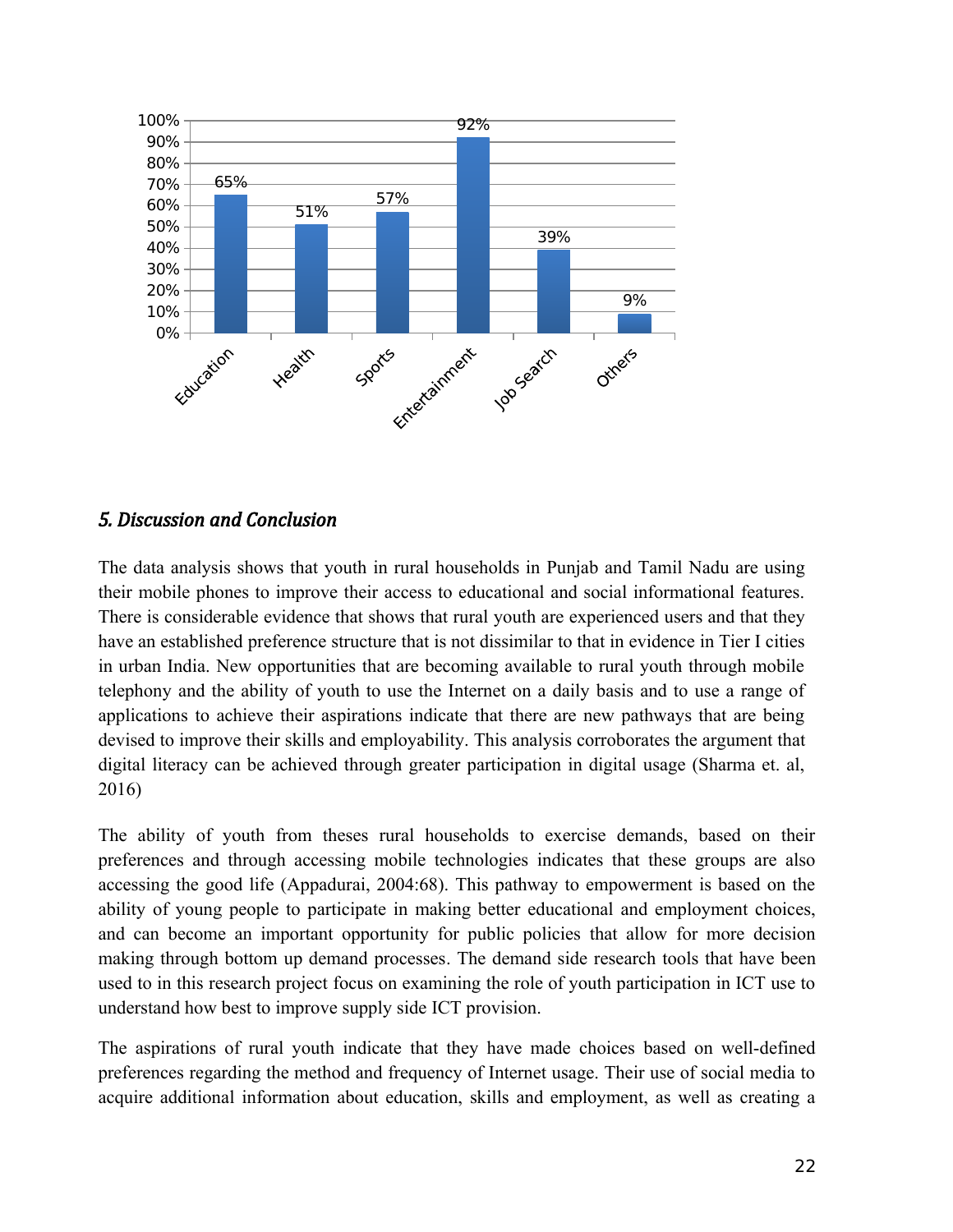social network for this particular demography is indication of a sophisticated consumer base. These findings indicate that digital technologies can provide opportunities for linking innovative technologies to improving the range of productive employment opportunities for rural youth. It is noteworthy that all rural youth do not regard farming as an attractive proposition and prefer non-agricultural rural employment, and these are indicated in they choice of English as the preferred language for SMS messages as a pathway to access more diversified forms of employment. It is also telling that the access to new technologies does not show strongly gendered usage, not does it fall off as youth move from education (18-25 years) to employment (25-35 years) and married life.

These findings could also be used to build on existing ICT initiatives that have had an impact in rural society, such as ICT enabled outsourcing using reduced cost and requiring minimal infrastructure facilities to set up rural BPOs in rural areas rather than forcing rural workforce to migrate for employment (DesiCrew) to urban areas (Jhunjhunwala 2013). There is also a valuable opportunity to draw on the youth demand for jobs by further diversifying rural nonfarm employment by emphasizing high value agri-processing activities. This could be undertaken in conjunction with existing initiatives for increase ICT based extension services such as those provided by AGMARKNET, eChoupal, Mahindra KisanMitra, M.S. Swaminathan Research Foundation (MSSRF), Mobile Advisory Services by Krishi Vigyan Kendras (KVKs) of Indian Council of Agricultural Research (ICAR) (Raj, 2015).

The expansion of ICT initiatives into rural India has been hampered by the urban myth that rural households do not have the ability or the finances to participate in the digital revolution. The current study has used an innovative survey to show that this is an inaccurate economic understanding and that the youth in Green Revolution regions of rural India have a diversified demand and a well-established set of preferences for mobile services.<sup>[14](#page-22-0)</sup> It is no longer the case that mobile telephone service providers and mobile sales packages should regard the rural economy as lacking the wherewithal to access high quality services. In fact, our data point out that it is the poor accessibility of 3G services that is the major impediment to the ability of rural youth to access the Internet on their mobiles.

The mobile phone revolution provides a powerful lever that can catalyse rural households into Smart Villages that are distinguished by their ability to use this new technology to improve education and employment prospects for rural youth. In the current scenario, where youth are using mobile phone access to increase their social information base, it is indeed possible that the new social media groups formed by rural youth becomes a powerful conduit for generating new employment opportunities. Finally, it appears as though the ability of youth to redraw their own lives through being able to choose preferred forms of information provides them a form of

<span id="page-22-0"></span> $14$  A recent cross-country study for African countries indicate that mobile phone ownership has a positive correlation for employment for rural youth both in rural self-employment and urban employment outcomes (Khan et.al, 2017).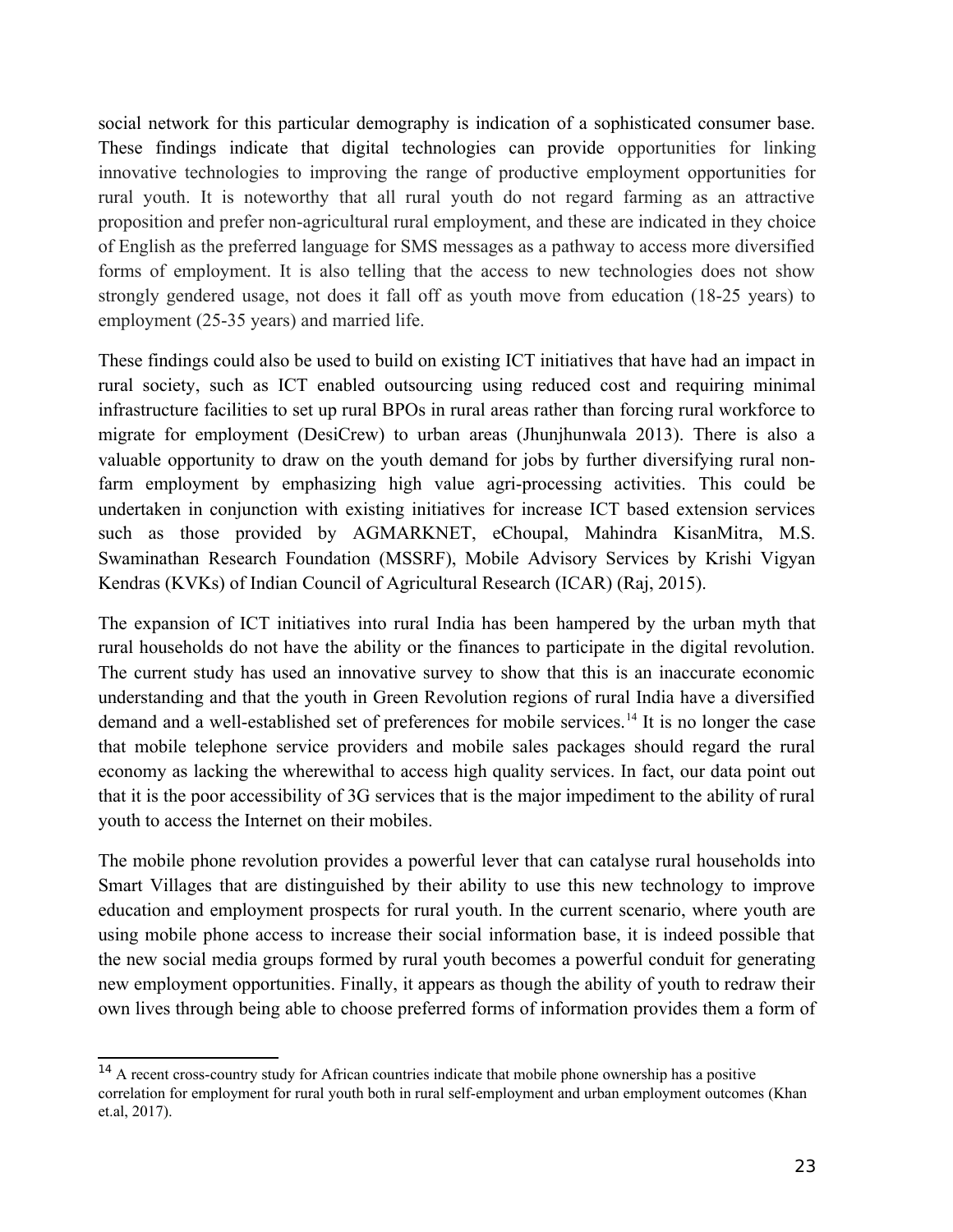bottom up governance that has not been previously recognized as a form of empowerment in rural India.

Keywords: Accessibility, digital inclusion, connectivity, youth aspirations, Smart Cities, Smart Villages, India, Punjab, Tamil Nadu

# **Bibliography**

Agarwal, B., and A. Agarwal, (2016) To Farm or Not To Farm: Indian Farmers in Transition, Global Development Institute, Working Paper Series, 2016-001.

Akamai (2016) *The State of the Internet Connectivity Report,* 2016. https://www.akamai.com/uk/en/multimedia/documents/state-of-the-internet/q4-2016-state-ofthe-internet-connectivity-report.pdf

Appadurai, A. (2004) The Capacity to aspire: Culture and the terms of recognition. In: Rao, V. and Walton, M. (eds.) *Culture and Public Action*, Calif: Stanford University Press.

Basole, Amit (2017) What Does the Rural Economy Need? Analysis of the Promises of Rural India, *Economic and Political Weekly*, Vol. LL1, No. 9, 40-43 https://www.epw.in/system/files/ pdf/2017\_52/9/CM\_LII\_9\_04032017\_Budget\_2017\_Amit\_Basole.pdf

Bhatnagar, S. (2005, June). ICT Use in Rural India: Innovations Bridge the Digital Chasm. Retrieved August 29, 2016, from<http://www.iimahd.ernet.in/>

Bloom, D., D. Canning and J. Sevilla, 2003. The Demographic Dividend: A New Perspective on the Economic Consequences of Population Growth, Rand Corporation, https://www.rand.org/pubs/monograph\_reports/MR1274.html

Chadha, V., (2015) Unemployed Educated Rural Workforce in Punjab, *Economic and Political Weekly. https://www.epw.in/node/130531/pdf*

Chandrasekhar, and A. Gupta, (2014) Urbanisation and Spatial Patterns of Internal Migration in India, WP 2014-016, Indira Gandhi Institute of Development Research, http://www.igidr.ac.in/pdf/publication/WP-2014-016.pdf

Department of Business Innovation and Skills, (2013) Smart Cities: Background Paper, https:// assets.publishing.service.gov.uk/government/uploads/system/uploads/attachment\_data/file/ 246019/bis-13-1209-smart-cities-background-paper-digital.pdf

Dev, S. Mahendra and N. Venkatanaryana, (2011) Youth Employment and Unemployment in India, Working Paper 2011-009, Indira Gandhi Institute of Development Research.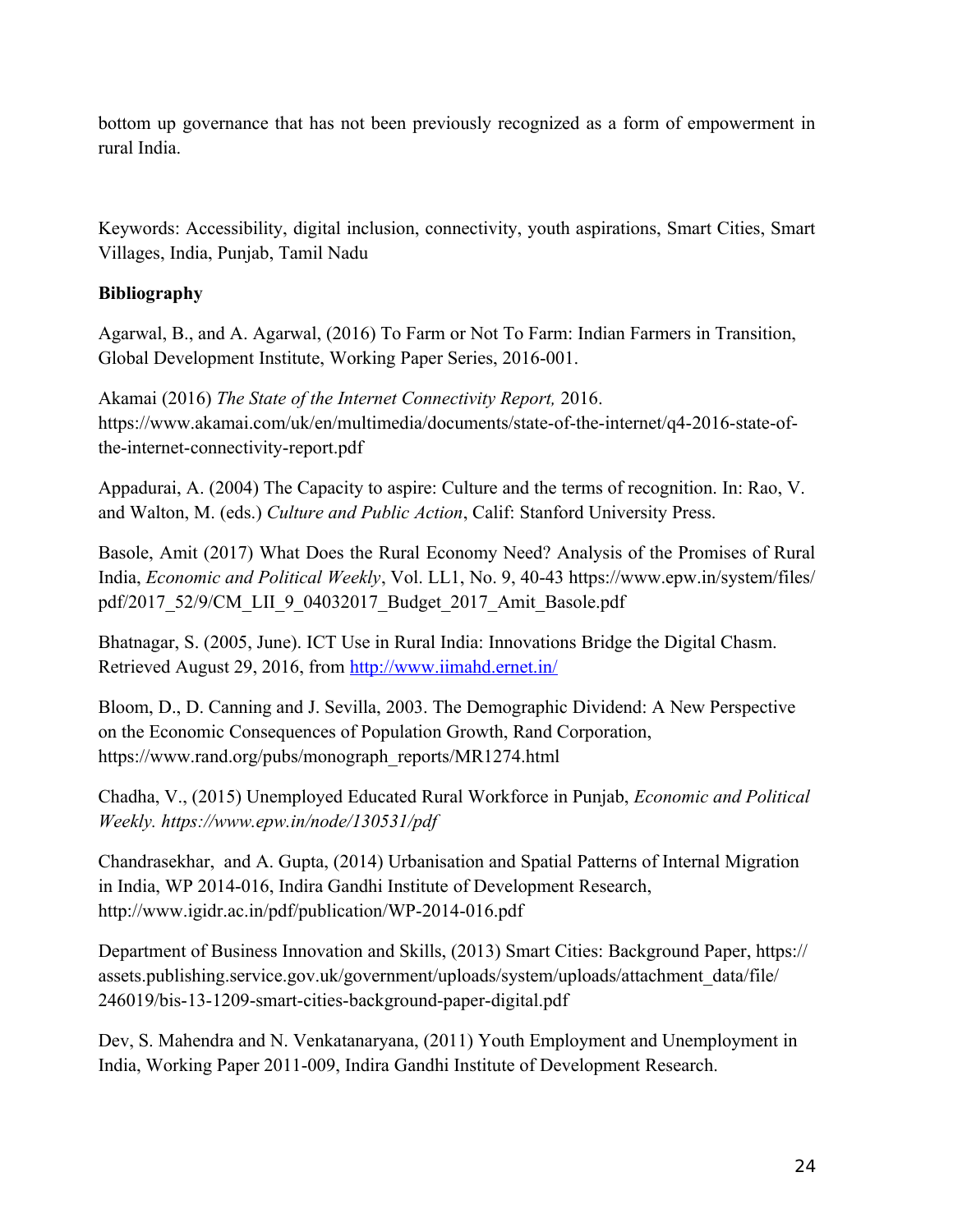Holmes, J., (2017) The Smart Villages Initiative: Findings 2014-2017. https://e4sv.org/publication/smart-villages-initiative-findings-2014-2017/

Ernest and Young, 2015. *State-focused road map to India's "Vision 2030",* FICCI Higher Education Summit 2015, http://www.ey.com/Publication/vwLUAssets/EY-indias-vision-2030 a-state-focused-roadmap/\$FILE/EY-state-focused-roadmap-to-indias-vision-2030.pdf

European Commission, 2017, The Making of a Smart City: Policy Recommendations, [https://smartcities-infosystem.eu/sites/www.smartcities-infosystem.eu/files/document/](https://smartcities-infosystem.eu/sites/www.smartcities-infosystem.eu/files/document/the_making_of_a_smart_city_-_policy_recommendations.pdf) the making of a smart city - policy recommendations.pdf

Fennell, S., (2013) Educational Exclusion and Inclusive Development in India, in Saez, L., and G. Singh (eds.) *New Dimensions of Politics in India: The United Progress Alliance in Power*, Routledge, pp. 39-52.

Food and Agriculture Organisation, (2016). *The State of Food and Agriculture*, 2016. http://www.fao.org/3/a-i6030e.pdf

Fennell, S., D. Clark, and T. van Gevelt, (2013). Evidence Based Policy, Institutional Change and Poverty Impact, World Bank Institute Working Paper

Fennell, S., R. Malik, G. Agbley and R. Akbazaa (2013) 'Changing forms of provision and impact on schooling outcomes in Ghana and Pakistan', in C. Colclough (ed.) *Education Outcomes and Poverty: A Reassessment* (London: Routledge).

Frankel, F., (2015) *India's Green Revolution: Economic Gains and Political Costs*, Princeton University Press.

Gnanasambandam, C., Madgavkar, A., & Kaka, N. (2012, December). Online and upcoming: The Internet's impact on India. Retrieved August 29, 2016, from<http://www.mckinsey.com/>

Harriss-White, B. and S. Janakarajan, (1997), From green revolution to rural industrial revolution in south India, *Economic and Political Weekly* (June 21) https://www.epw.in/system/ files/pdf/1997 32/25/special articles from green revolution to rural industrial.pdf

Institute of Applied Manpower Research, 2013 [http://iamrindia.gov.in/writereaddata/UploadFile/abstract102013\\_1922.pdf](http://iamrindia.gov.in/writereaddata/UploadFile/abstract102013_1922.pdf) International Telecommunications Union (ITU), (2015) *Measuring the Information Society Report*, 2015 https://www.itu.int/en/ITU-D/Statistics/Documents/publications/misr2015/ MISR2015-w5.pdf

Internet and Mobile Association of India (AMAI), (2015). 11<sup>th</sup> Annual Report, 2015 http://www.iamai.in/sites/default/files/annual\_report/AnnualReport2014-15.pdf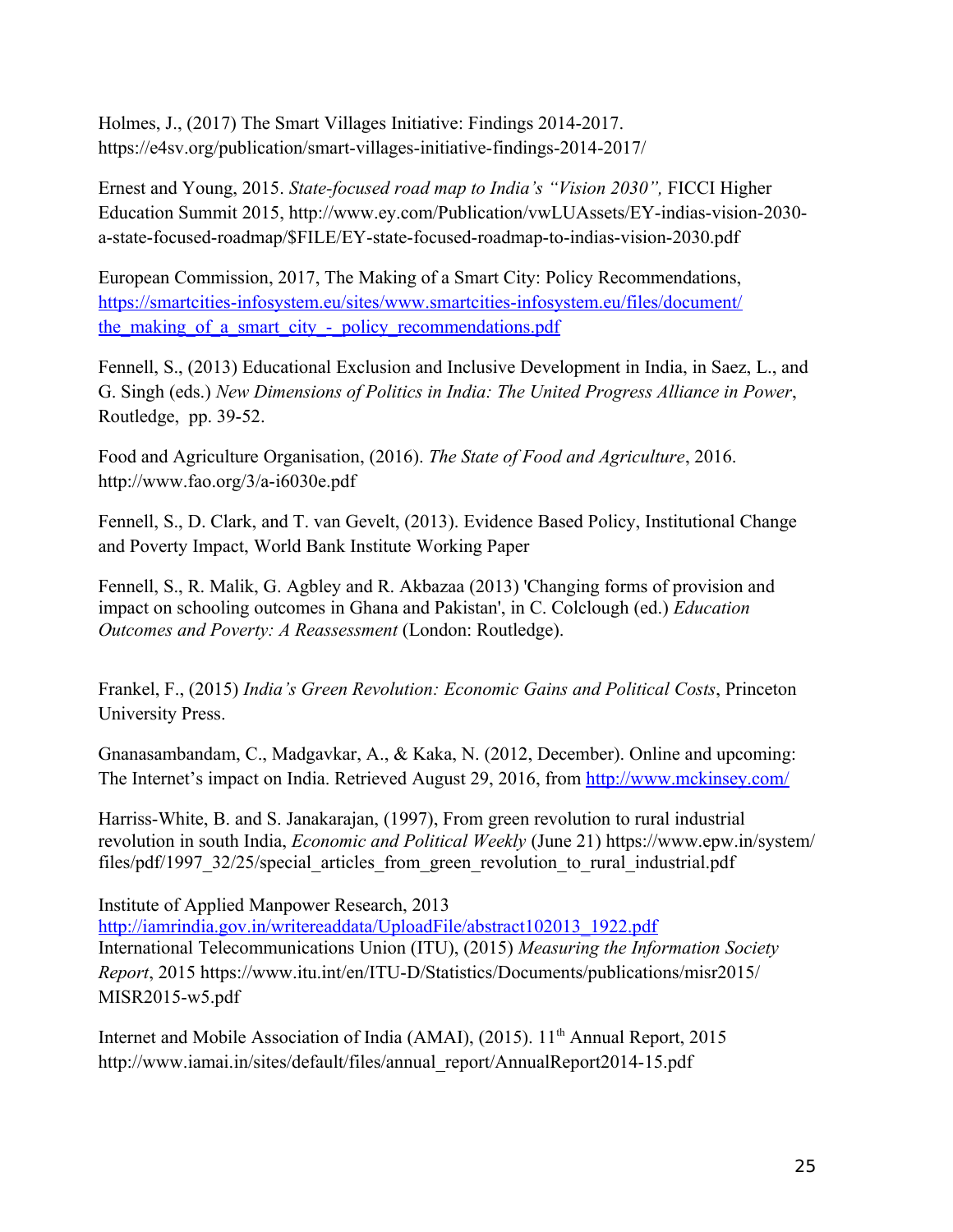Janaiah, A., K. Otsuka and M. Hossain, (2005) Is the Productivity Impact of the Green Revolution Vanishing? Empirical Evidence from TFP Analysis, *Economic and Political Weekly.* 

https://www.epw.in/system/files/pdf/2005 40/53/Is the Productivity Impact of the Green R evolution\_in\_Rice\_Vanishing.pdf

Jhunjhunwala, A. (2013, October 25). ICT constraints, Innovations and Growth factors. Retrieved August 23, 2016, from<http://www.tenet.res.in/>

Joshi, A., (2004) Farm Household Income, Investment and Consumption, *Economic and Political Weekly*, 9, 4, 321-323.

https://www.epw.in/system/files/pdf/2004 39/04/Punjab\_Farm\_Household\_Income\_Investmen t and Consumption.pdf

Khan, S., K. Lilenstein, M. Oosthuizen and C. Rooney, 2017. Correlates of ICTs and Employment in Sub-Saharan Africa, Working Paper 201703, DPRU, University of Cape Town, http://www.dpru.uct.ac.za/sites/default/files/image\_tool/images/36/Publications/ Working\_Papers/DPRU%20WP201703.pdf

M S Swaminathan Research Institute, (MSSRF), (2014). Attracting and Retaining Youth in Agriculture, Workshop, 5-6<sup>th</sup> April, Coimbatore. http://www.mssrf.org/mssrfoldsite/sites/default/files/ARYA%20II%20proceedings.pdf

Motkuri, V., (2013) Caste and Youth in Rural India: Education, Skills and Employment, MPRA no.48593, https://mpra.ub.uni-muenchen.de/48593/1/MPRA\_paper\_48593.pdf

Narayana, M. S. (2010). Substitutability between mobile and fixed phones: Evidence and Implications for India, *Review of Urban and Regional Development Studies*, 22, 1, 1-21, **<https://doi.org/10.1111/j.1467-940X.2010.00166.x>**

Porter, G., K. Hampshire, A. De Lannoy, A. Bangoy, A. Munthali, E. Robson, A. Tanle, A. Abane, and S. Owusu, 2018. Youth Livelihoods in the Cellphone Era: Perspectives from Urban Africa, *Journal of International Development*, 20, 539-558. **<https://doi.org/10.1002/jid.3340>**

 Raj, S., (2013) e-Agricultural Prototypes for Knowledge Facilitation among Tribals of North-East India: Innovation, Impacts, Lessons. *Journal of Agricultural Education and Extension,* 19, 2, 113-131. <https://doi.org/10.1080/1389224X.2012.718247>

Sauter. R. and J. Watson, 2008. Technology Leapfrogging: A Review of the Evidence, https://www.sussex.ac.uk/webteam/gateway/file.php?name=dfid-leapfroggingreportweb.pdf&site=264